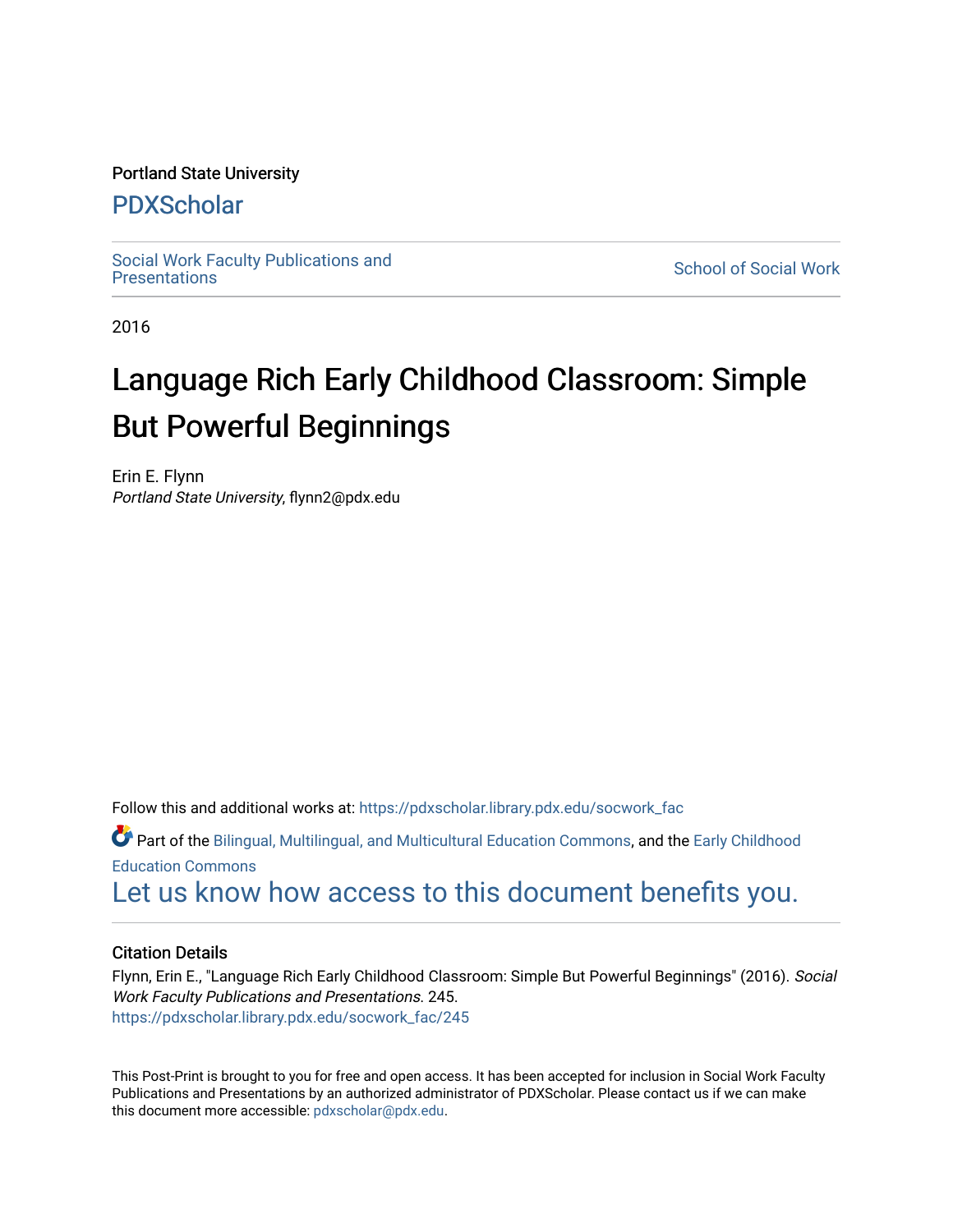Language Rich Early Childhood Classroom: Simple But Powerful Beginnings

Erin Elizabeth Flynn

Erin Elizabeth Flynn is an Assistant Professor of Child and Family Studies at Portland State University, Portland, OR, USA; e-mail flynn2@pdx.edu.

Submission Type: Article

This is the accepted version of the following article:

Flynn, E. E. (2016). Language-rich early childhood classroom: Simple but powerful beginnings. *The Reading Teacher, 70*(2), 159–166. <https://doi.org/10.1002/trtr.1487>

which has been published in final form at <https://doi.org/10.1002/trtr.1487>. This article may be used for non-commercial purposes in accordance with the Wiley Self- Archiving Policy [https:// authorservices.wiley.com/author-resources/Journal- Authors/licensing-open-access/open-access/ self-archiving.html].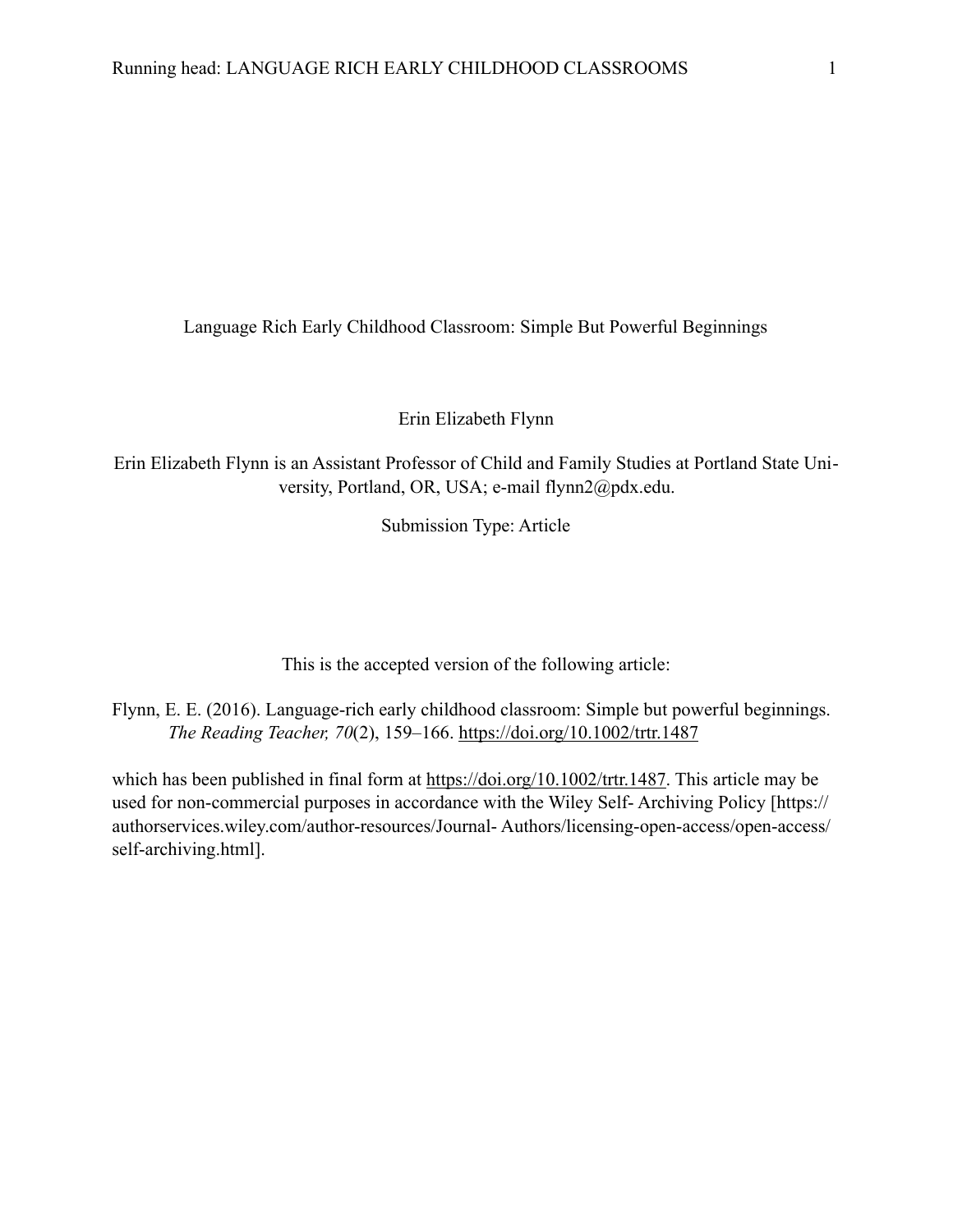#### **Abstract**

This article highlights research exploring the benefits of small group storytelling as a way to promote rich language in early childhood classrooms. Using the storytelling of children from a preschool classroom serving lower SES children, the collaborative affordances of story circles are explored. Results show that small group storytelling engages children in ways of using language associated with literacy learning. When storytelling, children use language in extended, multi-clause turns, relaying what happened in another context. Story requires children to communicate what happened as well as the interpersonal significance of events. Small group storytelling also gives children a chance to practice diverse genres of story and variations in forms of meaning-making. The aim of the article is to help teachers appreciate the powerful uses of language present even in children's seemingly simple stories.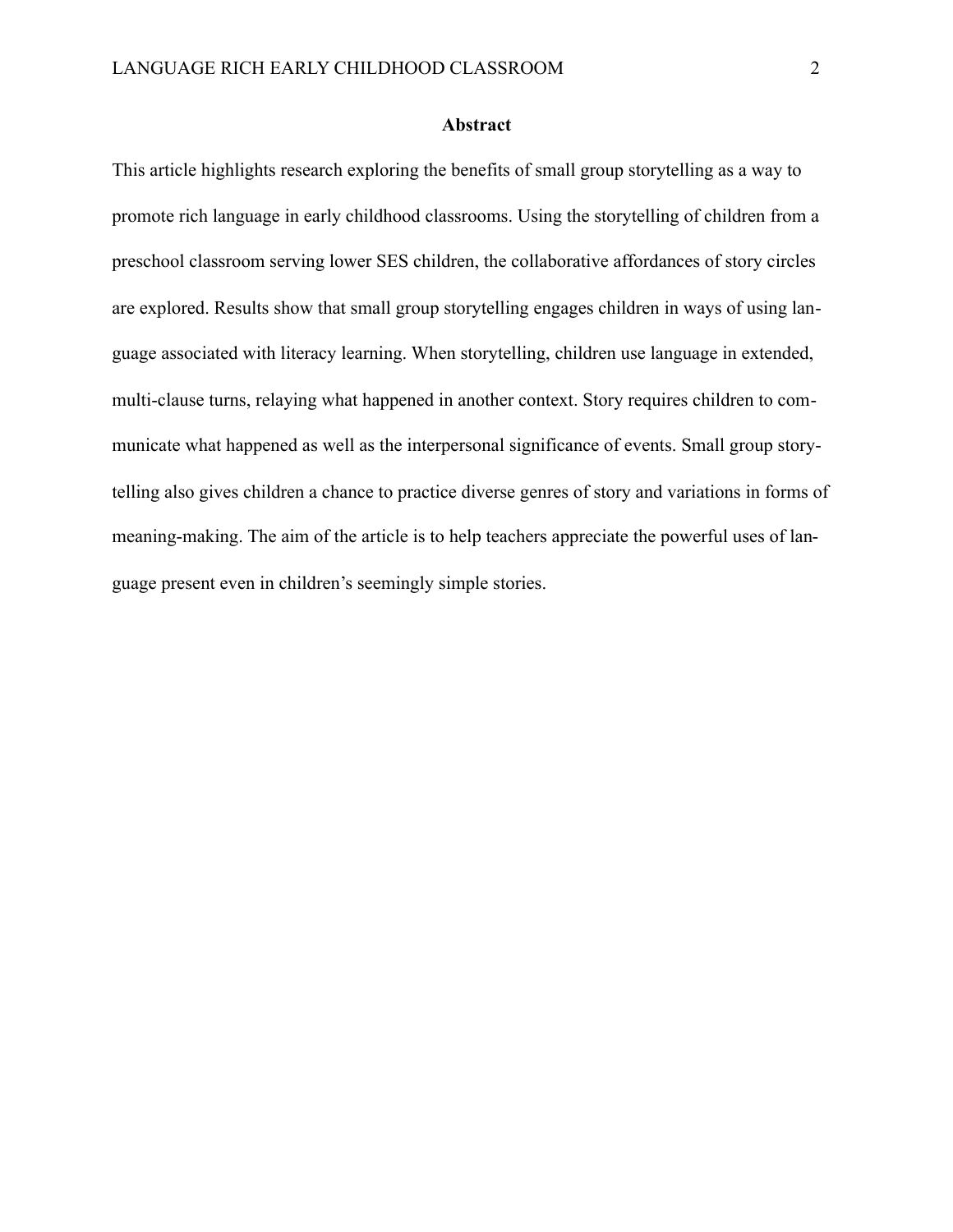Language Rich Early Childhood Classroom: Simple But Powerful Beginnings

[Teaser Text] Promoting language development in the early years may be easier than is often imagined: small group storytelling creates strong foundations by engaging children in simple, but powerful uses of language.

## [Pause and Ponder]

- How can teachers be sure children are using rich language in crowded classrooms?
- Children have diverse strengths, interests, and ways of using language. How can teachers encourage all children to use language in the classroom?
- What opportunities do you provide for children to use language in extended turns? How can you use storytelling in your classroom to encourage children to use more extensive language?

 Often in our early childhood centers and elementary schools, the quiet classroom is valued as a space for orderly, productive work. The image of students silently working, engrossed in the task at hand fulfills many of our expectations about how children should learn. In this quiet study, new skills are practiced and mastered.

 As seductive as the image of the quiet, productive classroom can be, there is something fundamental missing from classrooms that lack a busy, even noisy hum. What the quiet classroom often lacks is a language rich learning environment. Language rich learning environments provide opportunities for children to use and to hear language in the kind of extended turns associated with language learning.

 A growing body of evidence shows that too many of children's early classrooms are missing the quality of language needed for language learning (Dickinson, 2011; Dickinson & Tabors,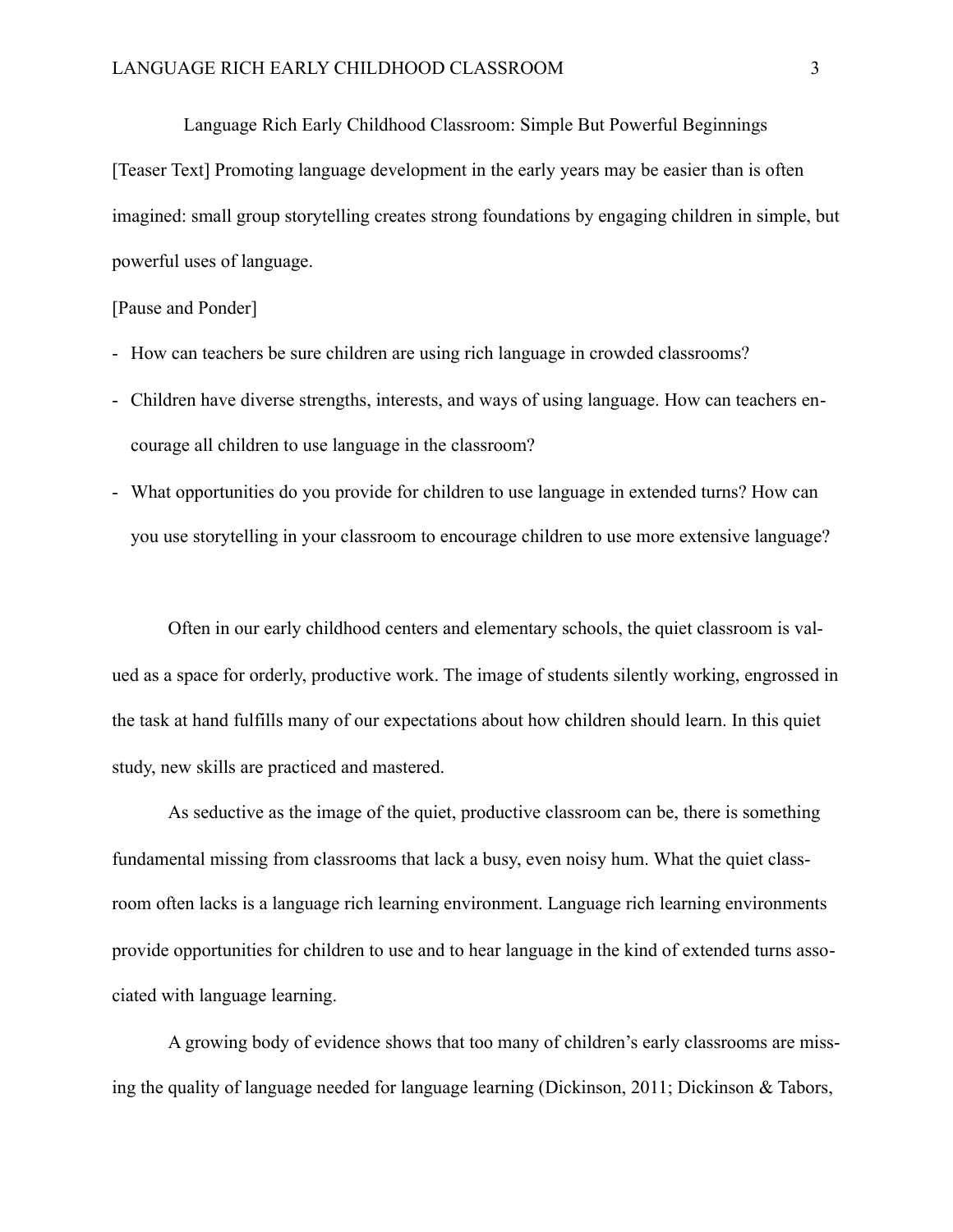2001; Smith & Dickinson, 1994). For example, over a third of state funded preschools showed low levels of instructional quality, especially in terms of the language teachers used to provide responsive feedback and support for conceptual understanding (LoCasale-Crouch et al., 2007). Further, teachers have been shown to ask too few open-ended questions which invite extended language use from children (Justice et al., 2008).

 The absence of rich language is especially common in classrooms serving children of lower socioeconomic status (SES). For example, in kindergarten classrooms serving lower SES students, children were less likely than their more affluent peers to have intentional, systematic, or sophisticated exposure to language (Wright & Neuman, 2014).

 Early childhood classrooms need to become laboratories for language. To meet this goal, teachers must make extended language use routine. Story circles, a routine, collaborative storytelling activity, support and promote language use. Though the language produced in young children's stories seems simple, students' stories show evidence of the kind of sophistication connected to known language learning practices.

## **Story Circles: Making Rich Language Routine**

 One consequence of the quiet classroom that lacks a language rich environment is that preschool and kindergarten classrooms miss opportunities to give children a strong foundation for literacy. Teachers cannot assume that students use and hear rich language in the classroom. Instead, they need to plan ongoing ways to engage children in the kind of language associated with literacy learning.

 Storytelling is a powerful way to make using literacy-focused language routine. Story circles, a weekly, small group activity, give children the chance to use language in protected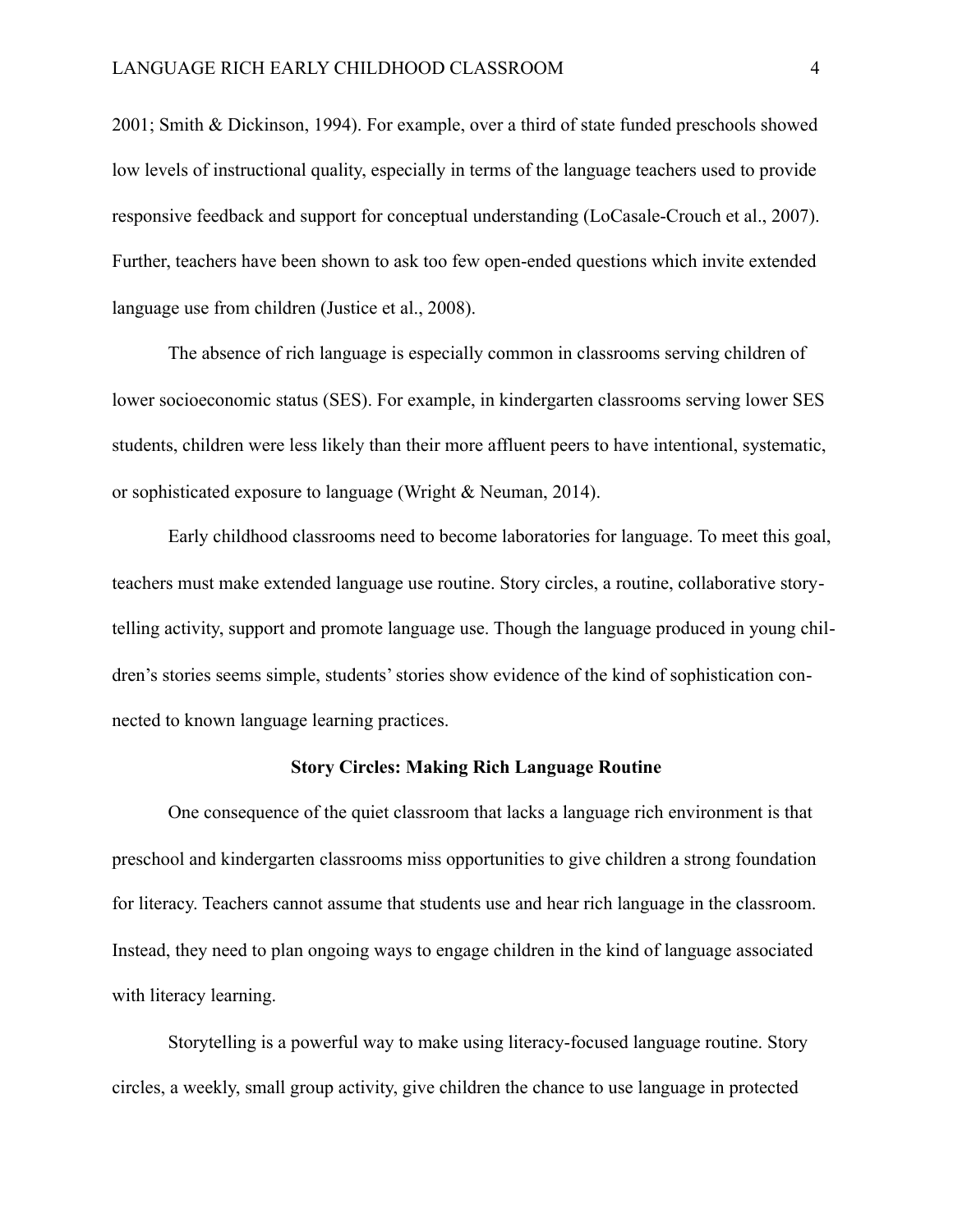turns. Story circles consist of four or five children who meet once a week to take turns telling stories. In story circles, each child takes a turn telling a story in response to a brief prompt: "This is a story circle. In story circles, you can tell a story about anything you want."

 Story circles are a child-led activity which derive their power from the thoughts and interests of the classroom children. The role of the teacher is to model storytelling by telling his or her own brief story in the very first story circle and to facilitate by helping children take turns and listen attentively to others. Teachers should not correct children's use of language because story circles leverage students' ability to learn from one another.

#### **Story Circles Elicit Specialized Ways of Using Language**

Storytelling requires specialized ways of using language, ways that are closely associated with learning language needed for literacy (Dickinson & McCabe, 2001; Dickinson & Tabors, 2001; National Early Literacy Panel, 2009). On the surface, preschool children use language in simple and everyday ways in story circles. The danger of this impression is that teachers can take for granted the importance of providing opportunities for children to tell their own stories because the sophistication of children's language is not immediately apparent.

 A closer look at the stories produced in story circles reveal many of the specialized ways of using language related to literacy, including language that:

- **-** relays events removed from the immediate context;
- **-** communicates an experience and its interpersonal significance;
- **-** is used in extended turns, including the use of syntactically complex utterances; and,
- **-** approximates known forms of story including variations in ways of telling story.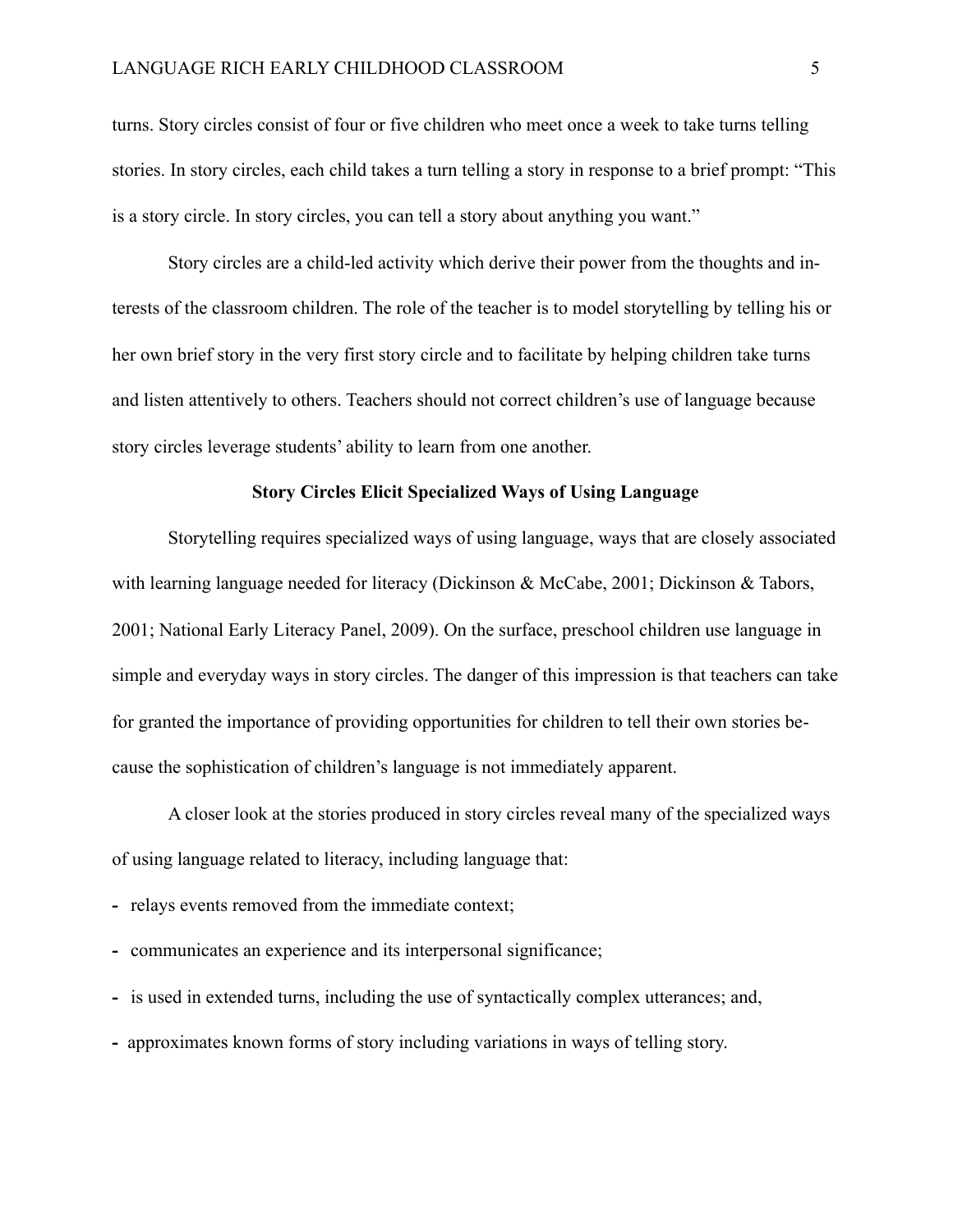The following examples come from a larger study of story circles in preschool classrooms serving lower SES English, Spanish, and Ukrainian speakers. All student names are pseudonyms.

## **Relaying Experience in a New Context**

 Hearing and using language which relays events removed from the immediate context has long been recognized as a necessary preparation for literacy (Demir & Rowe, 2015; Dickinson & Tabor, 2001; Rowe, 2013; Smith & Dickinson, 1994; Snow, 1991). Often referred to as decontextualized language, language which relays events in a new context is related to vocabulary learning. Children exposed to this type of language demonstrate greater word knowledge than their peers in classrooms with less talk about what is not immediately present (Dickinson & Tabors, 2001; Rowe, 2013).

 When children use language to relay events in a new context they must also attend to the needs of their listeners who have not shared the experience, a central skill for storying experience. At a minimum, children must provide enough information for their listener to understand and imagine what has been relayed. They must orient the listener with contextualizing information.

 Alejandra and Tereza, two children who participated in story circles, employed two distinct strategies typical of more advanced storytelling to aid understanding. The first strategy is to announce what you intend to tell about as a way to ready the listener for what is to come. The name for this storytelling device is an abstract.

 Tereza told a story about her mother who does "everything," using an abstract to aid understanding. She began her story by saying (commas mark places where the child paused; periods mark full stops), "Today, I'm going to tell a story about my mom." Alejandra followed suit,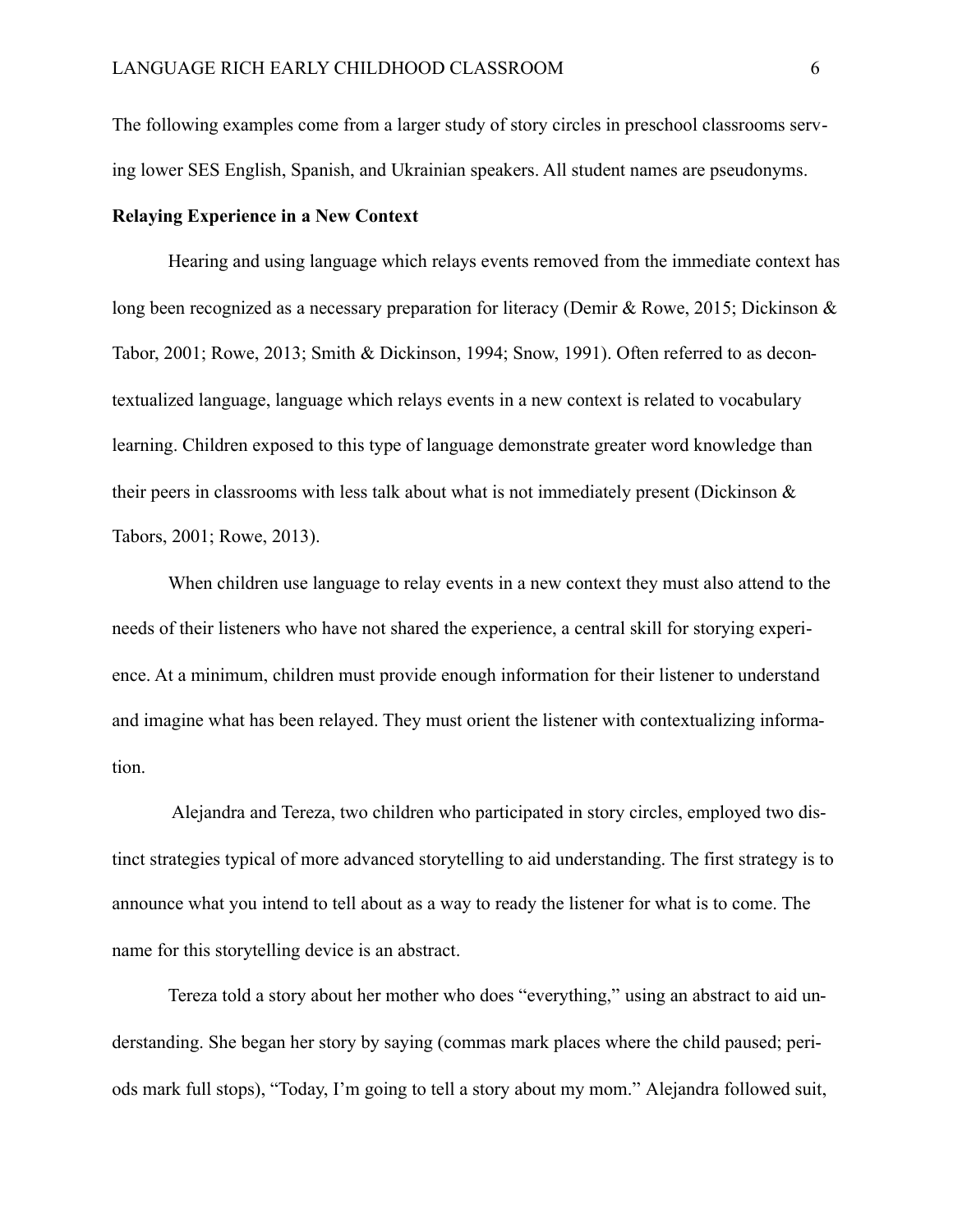saying, "This story is about my sisters." In both instances, the children made an explicit statement about the topic of their story. In doing so, they employed a common storytelling device and demonstrated an awareness of the need to use language in special ways to help a listener understand what occurred in another context.

 The second strategy used by the two young storytellers was to orient the listener to events by indicating the time, place, and participants of interest. In storytelling, this device is called an orientation. Orientations situate the story's events in a context so that the listener can understand the circumstances of events.

 The two storytellers employed the common storytelling device of an orientation as a way to establish the context for events in their stories. Alejandra began her second story with the orientation: "One time, I go to my grandma's house."

Time Participant Place

Tereza responded with a similar orientation: "Um, I go to my grandmom, and to, in Ukraine." Contextualizing events in this way is an essential feature of story and a necessity of relaying events removed from the immediate context.

 It can be easy to overlook the value of talking about things that are not immediately present in the classroom environment, but the research is clear: Opportunities to talk about events in a new context matter for language learning and for developing literacy skill.

#### **Communicating an Experience and its Significance**

 Storytelling involves telling about an experience and the interpersonal significance of that experience (Bruner, 1986; Labov, 1972). Storytellers are always seeking to communicate what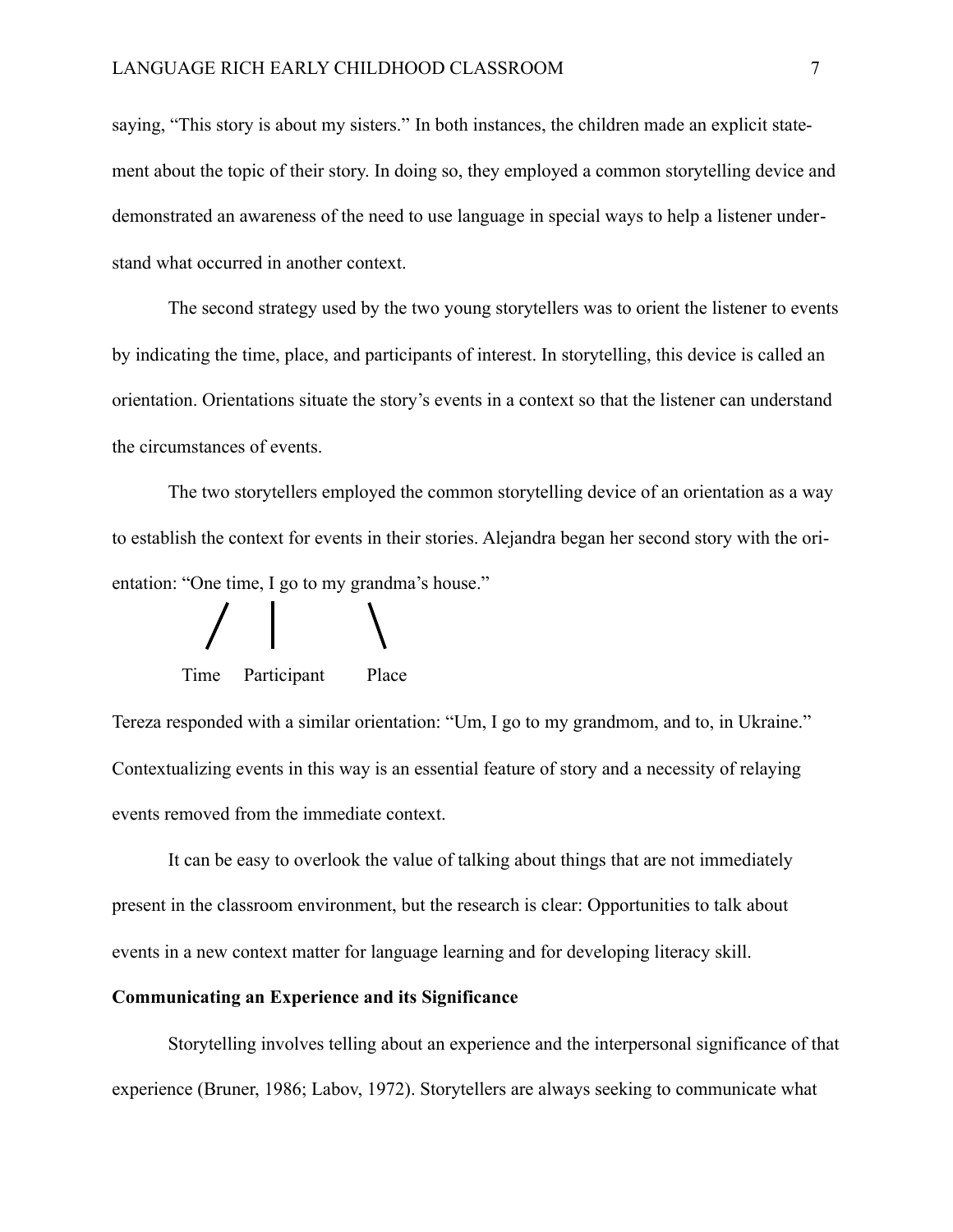happened and why it matters. This often occurs by the storyteller conveying what they think and feel, giving the story its emotional content, but also revealing the point or purpose of the telling.

 The storytelling device through which a storyteller conveys the interpersonal significance of a story is called evaluation. Evaluation can be a direct and explicit statement of thought or feeling like when Alejandra said, "I love my sisters." Or, it can be interspersed throughout the story through adverbs and other intensifiers like changes in tone, repetition, and exclamatory statements.

 This more subtle, interspersed form of evaluation occurs in a story Tereza told about her mother. She used her language to emphasize the point that her mother works so hard and does so much. For example, she said, "She always clean ups, makes food, and doing everything in the kitchen." Tereza used the adverb "always" repeatedly in her story as a way to convey the frequency of her mother's labor. She used a series of verbs - "cleans up," "makes food," "doing everything" - to convey the enormity of all that her mother does. In the final sentence, she used repetition to emphasize and summarize her story about her mother, saying "She's always cleaning up and doing stuff."

 In each instance, the children practiced telling about what happened and how they think and feel about what happened. Alejandra's story is significant because it is about her sisters whom she loves. Tereza marveled at her mother and how much she does in the home. In another story, Diamond played a "cool game," and relayed how she had gone to many good places to play. Because the listener has not experienced the events, the storyteller must not only set the context for what has occurred, but effectively communicate the emotional significance so they can guide the listener to a shared understanding.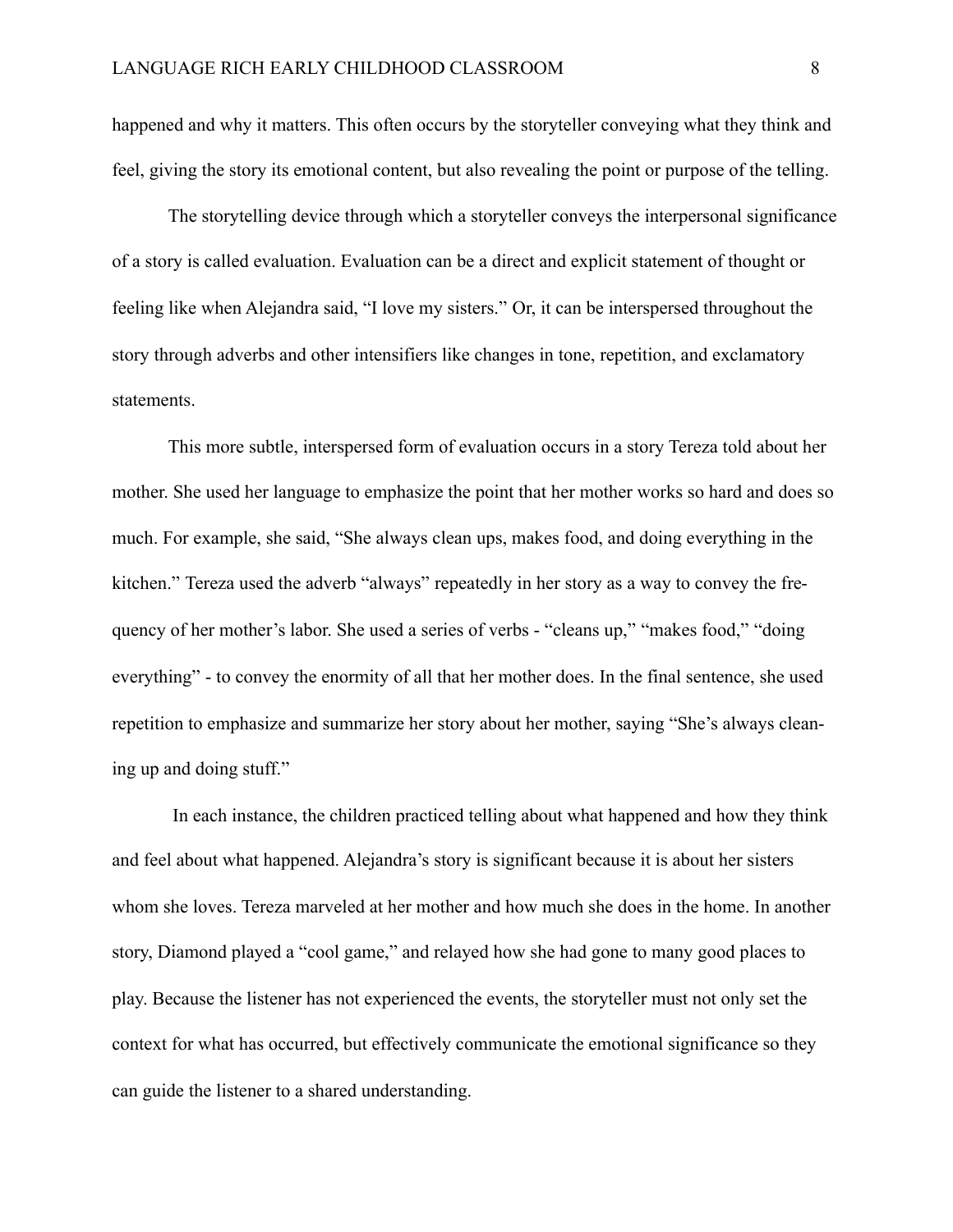#### **Speaking in Extended Turns**

 Children learn language when they have opportunities to use it in extended turns and to elaborate on ideas (Dickinson, 2011; Hoff-Ginsberg, 1991; Snow & Beals, 2006; Weizman & Snow, 2001). Further, when children hear longer, more complex utterances it supports language learning (Huttenlocher et al., 2002). For instance, when teachers and parents use more syntactically complex language, the children they care for use and understand more syntactically complex language (Huttenlocher et al., 2002; Justice et al., 2013).

 Speaking in extended turns and using syntactically complex utterances is important because children use context cues, including cues provided from sentence structure to learn new words (Naigles & Hoff-Ginsberg, 1998). Familiarity with diverse syntactic forms predicts language comprehension, and is ultimately related to reading comprehension (Vellutino et al., 1991).

 Syntactically complex sentences include multi-clause sentences and sentences which include more complex verb forms (Huttenlocher et al., 2002; Justice et al., 2013). Syntactically complex sentences can take many different forms. For instance, in Tereza's story about her mother, she used three different types of syntactically complex sentence constructions:

1) a gerund with an infinitive,

"Today, I'm going to tell a story about my mom."



gerund infinitive

2) a main clause and dependent clause,

"My mom is staying home, cause Victor is too little."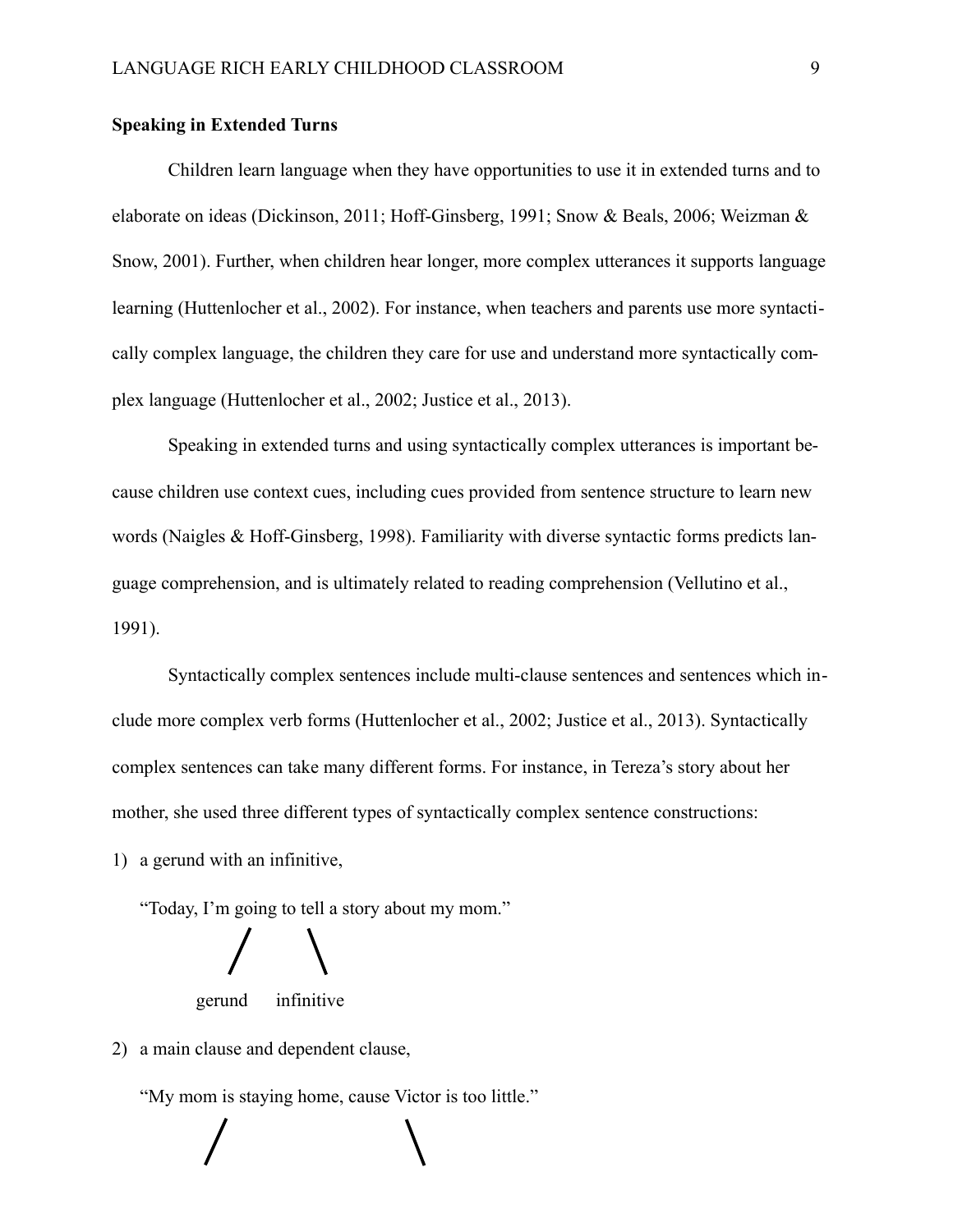main clause dependent clause

3) a coordinated clause with a single subject, but multiple verbs.

"She always clean ups, makes food, and doing everything in the kitchen."



 Compared to a more simple sentence construction like "I love my sisters," syntactically complex utterances package more information together. This is why syntactically complex utterances are thought of as a denser, more sophisticated form of language, the very type of language needed to successfully navigate written texts.

#### **Approximating Known Forms of Story**

 Young children's simple beginnings with language show how even young children can practice the specialized ways of using language needed for literacy. For example, the children's stories approximated known forms of story used by elementary school children (Martin & Rose, 2008) and adults (Plum, 2004; Rothery & Stenglin, 1997). Familiarity with known forms of story, or genres, is necessary for skillful reading and writing (Kress, 1994) as is the ability to tell stories in canonical ways (Bliss & McCabe, 2008; Dickinson & Tabors, 2001).

 One known form of story is a recount. Recounts are stories which unfold as a series of events (Martin & Rose, 2008; Rothery & Stenglin, 1997). A common form for recount stories is for the author to orient the listener to events, to cast experience as a series of events or actions, and to conclude by reorienting the listener, referring back to the beginning of the story in some way.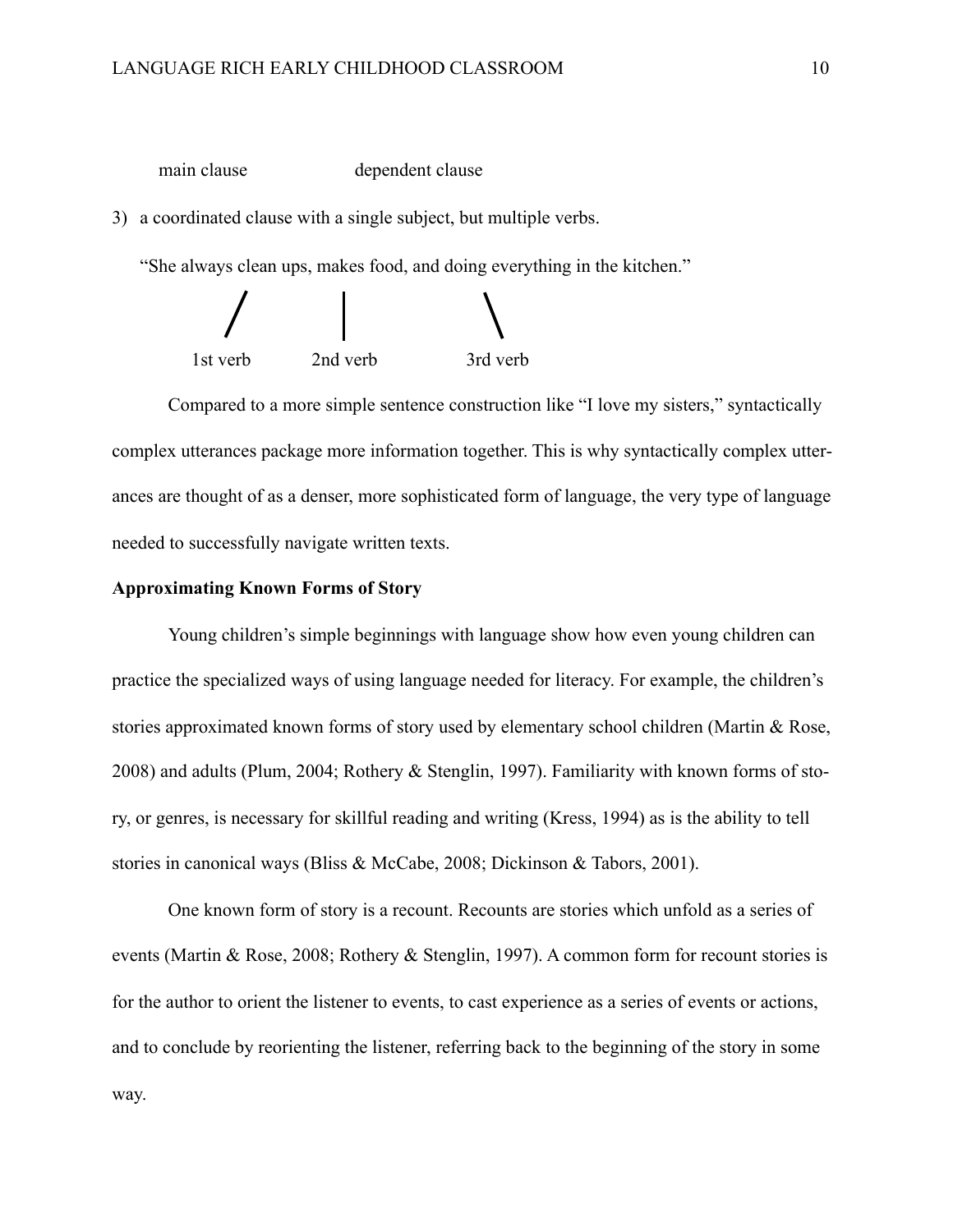Alejandra told a story about a visit with her grandmother that is a good approximation of a recount type story. The story began with an orientation which establishes the context: "One time, I go to my grandma's house." Then, the story unfolded as a series of events: Alejandra goes to sleep; she watches television; her dog rests. Finally, the story ends with a kind of natural conclusion in which Alejandra returns to her own home.

 Another known form of story is an observation. Observations are stories which unfold mostly through description, feeling almost frozen in time (Martin & Rose, 2008; Rothery & Stenglin, 1997). A common form for observational stories is for the author to orient the listener to events, to cast experience primarily through description, and to conclude by commenting often through the use of evaluation which conveys the author's thoughts or feelings.

 Tereza practiced telling an observational type story in a description of her visit to her grandmother. Tereza began her story with an orientation: "Um, I go to my grandmom, and to, in Ukraine." Then, she relayed an action - "And in Ukraine, I was playing with my cat." - before describing the cat and her garden in Ukraine: "And he was wery black, like a, like a dark spy. And, um, I got my own garden in Ukraine. And I got. There, I got a lot of berries. And strawberries, blueberries, everything."

 Tereza concluded with a small evaluative statement in which she used the adverb *even* to emphasize all that the garden contains: "And even we got, a little bit of, onions." This ending is not the kind of more extended comment that one might find in mature storytelling, but it does serve the function of reinforcing Tereza's point about the quality of the garden.

 Casting experience in expected forms extends beyond known genres of story to include variations in ways of using language. Research into young children's storytelling shows that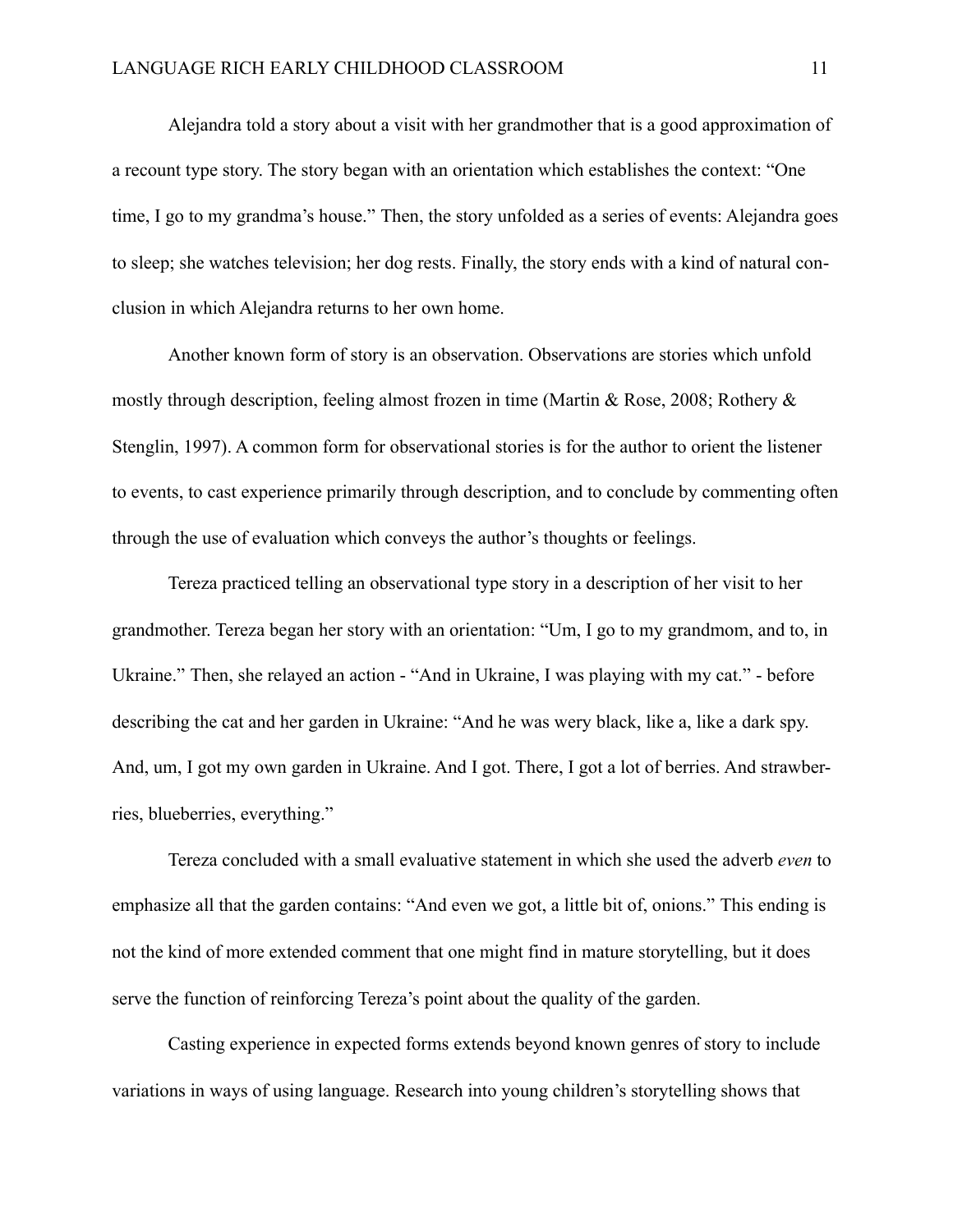children's ways of using language derive from and are supported by experiences in the home and broader community (Heath, 1983; McCabe, 1997; Miller, Chen, & Olivarez, 2014). For instance, children have been documented using thematic links in a more topic associating style (Champion, 2002; Michaels, 1981), telling stories in brief, almost haiku like stanzas (Minami, 2002), and telling stories that emphasize people and place, giving a feeling of being deeply rooted in context (McCabe, 1997).

 For example, Diamond told a story about the larger theme of going places to play. Her story unfolded in four distinct thematically linked episodes commonly used in topic associating stories. Each new episode was signaled through a change in context by orienting the listener to a new location.

 Each new context was linked to the larger theme of playing introduced in a classmate's story and continued by Diamond in her story orientation: "(Episode 1) When I was a little girl, I liked to play with my mommy. Um, we go to the park. And we both go on the slide. I go on her lap. And I was one. (Episode 2) We went to a little place. And it was like for big kids, but you can go with a little kid. If you have them with you, with a grownup. (Episode 3) And um, and then I went to Chuck E. Cheese. And there was a cool game. (Episode 4) And um, and then I went to go to Key Lime Cove. And then I went to a waterfall. The end."

 Though the episodic, thematic linking employed in stories like Diamond's can go unrecognized as a sophisticated form of meaning-making, the implicit associations and nonlinear storytelling technique are a highly valued, viable way to communicate experience (Bliss & Mc-Cabe, 2008; Cazden, 1988; Michaels, 1981). It is important for teachers to be aware of these types of meaning-making alternatives when children story their experience.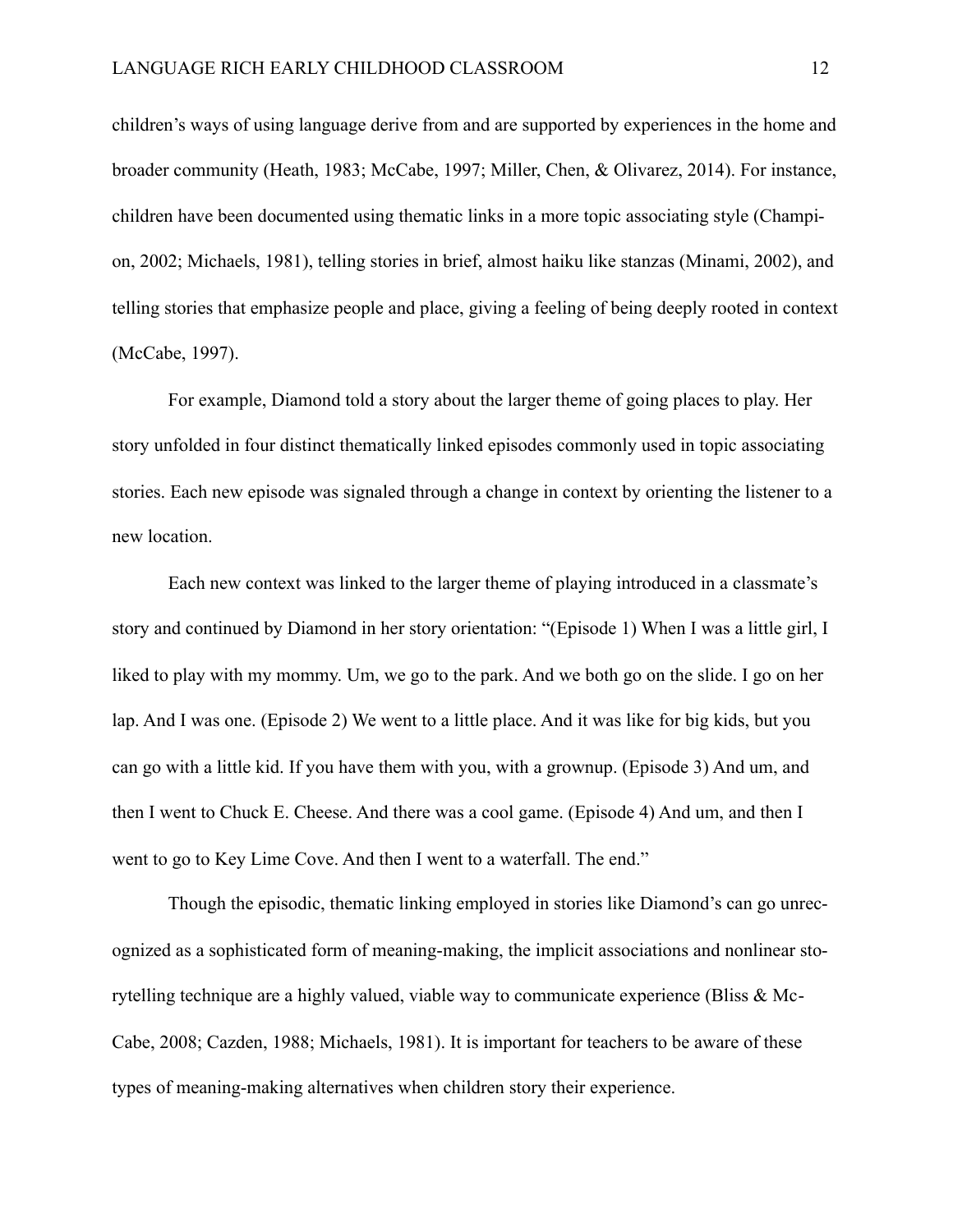In hearing variations in forms of story, children become exposed to a broader range of meaning-making strategies, productively building on the diversity of the classroom. In this respect, Diamond did not just practice using language in ways that aligned with more mature forms of storytelling, she modeled language use for her peers. This type of modeling leverages the affordances of multilingual, multicultural classrooms as children have the opportunity to hear longer, thematically linked, and detailed stories like Diamond's.

#### **Story Circles Foster Collaboration**

 In preschool classrooms, children can make simple beginnings using language in story circles. Story circles are particularly effective contexts for language use because in story circles children:

- model ways of using language and storytelling topics;
- become motivated to keep sharing their experiences;
- provide encouragement to other children;
- uncover their shared and unique experiences through the conversational quality of the story circle; and,
- support the use of variations in storytelling.

Next, we will see how children's interaction in the story circle highlights the potential of story circles for literacy-focused language development. The first example shows how children who prefer to wait or to quietly listen find support to use language in story circles by recounting the storytelling of Alejandra, a four year old Latina whose home language was Spanish, and Tereza, a five year old Ukrainian American whose home language was Ukrainian.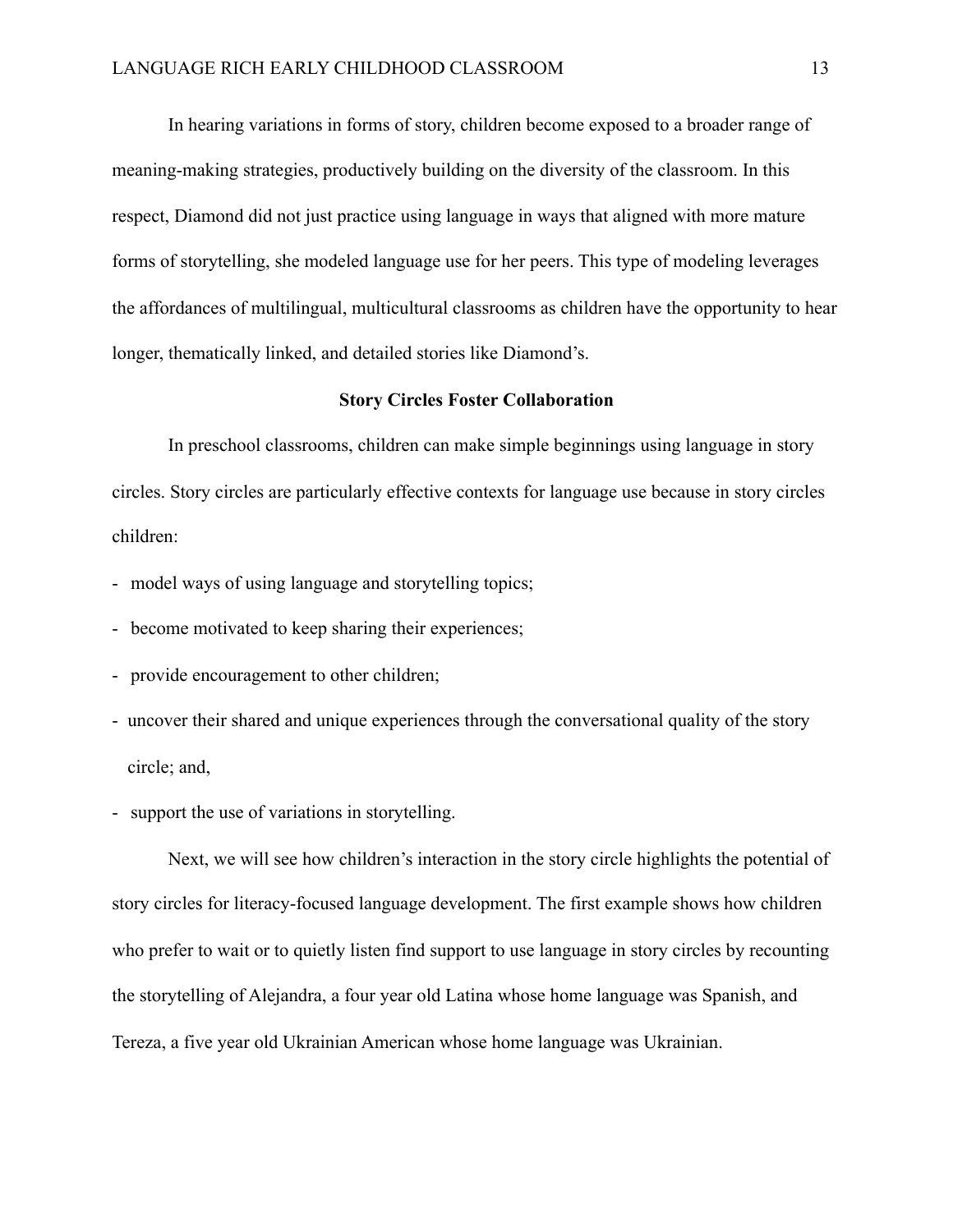Notably, the teacher did not intervene in the story circle. Instead, the teacher's task is to select children who can productively learn from one another. In this case, Alejandra, a younger, Latina was paired with Tereza, a child Alejandra routinely played with who was older and demonstrated stronger language skills in the classroom. Strategically pairing children leverages the affordances of peer-based learning, shifting the teacher's role to listening and monitoring for progress over time.

#### **Modeling Language**

In Alejandra's first story circle she quietly listened as the other children in her group told stories about their families. One participant told a story about a little girl who fought with her family. Tereza told a story about her baby brother who acted "so silly." When it was Alejandra's turn, she declined to tell a story.

 The next week, Tereza told a story about her mother who takes care of the home: "Today, I'm going to tell a story about my mom. My mom is staying home, cause Victor is too little. And mommy's all, doing all the home work. She always clean ups, makes food, and doing everything in the kitchen. She's always cleaning up and doing stuff."

 Alejandra responded by telling about important members of her own family. She said: "This story is about my sisters. I love my sisters. Um, at my house her play con me. That's all." Though brief, Alejandra made a simple beginning for using language in the classroom. She did so by telling a story based in her own experience and responsive to the stories of her group mates.

 Alejandra was buoyed by the contributions of her group members who, in the early weeks, shared stories about their home life - playing with the family dog, a mother who does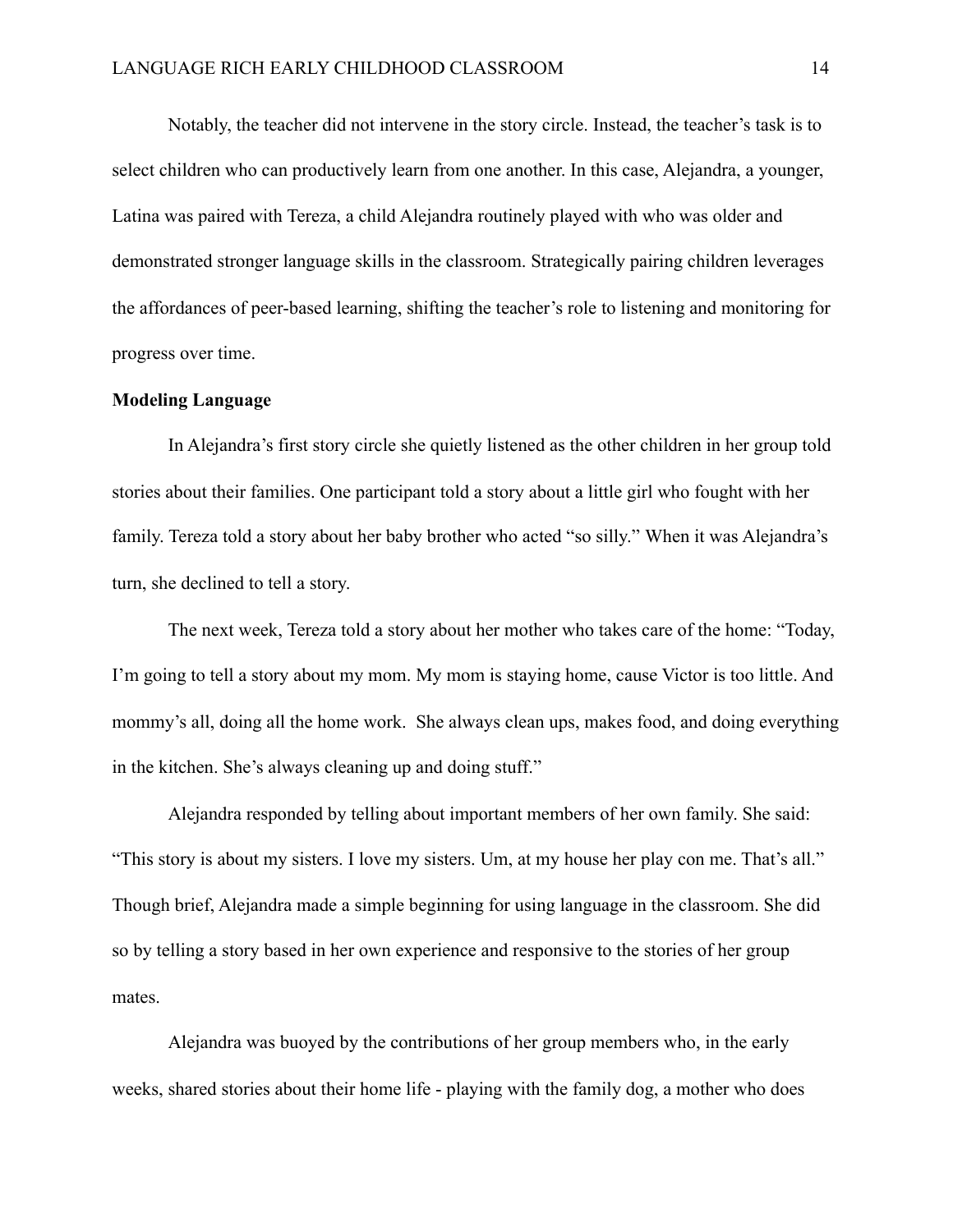"everything." The other children modeled ways of using language and storytelling topics for Alejandra. In this way, story circles are supportive chances to use language because Alejandra did not need to invent her contribution. Instead, she looked to her own life and to the stories of her classmates for guidance.

## **Motivating Telling More**

 Even a reluctant storytelling turn can lead to more opportunities to use language. Alejandra expanded on her simple beginning after her story circle turn ended. As the circle dispersed, she told the teacher, "I have two sisters at my house with me. My two sisters. One is half eight. (Holds up seven fingers.) The other is six. (Lowers one finger.)" Later that day at lunch, Alejandra talked about her sisters again, this time describing how she played dolls with them at home.

 Simply having the invitation to tell about her life experiences was enough to encourage Alejandra to consider the classroom a space to talk about what was important to her. In this respect, the value of a protected space for language is that it creates opportunities for children to showcase what they know, motivating children to say more both within and beyond the story circle activity.

#### **Providing Encouragement**

 In the third week, Alejandra's group members continued telling stories that reflected their life experiences: recounting a day at the park with the family puppy, retelling the *Three Little Pigs* fairy tale, remembering a tearful separation from one's mother. Just like in the first week of storytelling, Alejandra quietly listened and declined to tell her own story.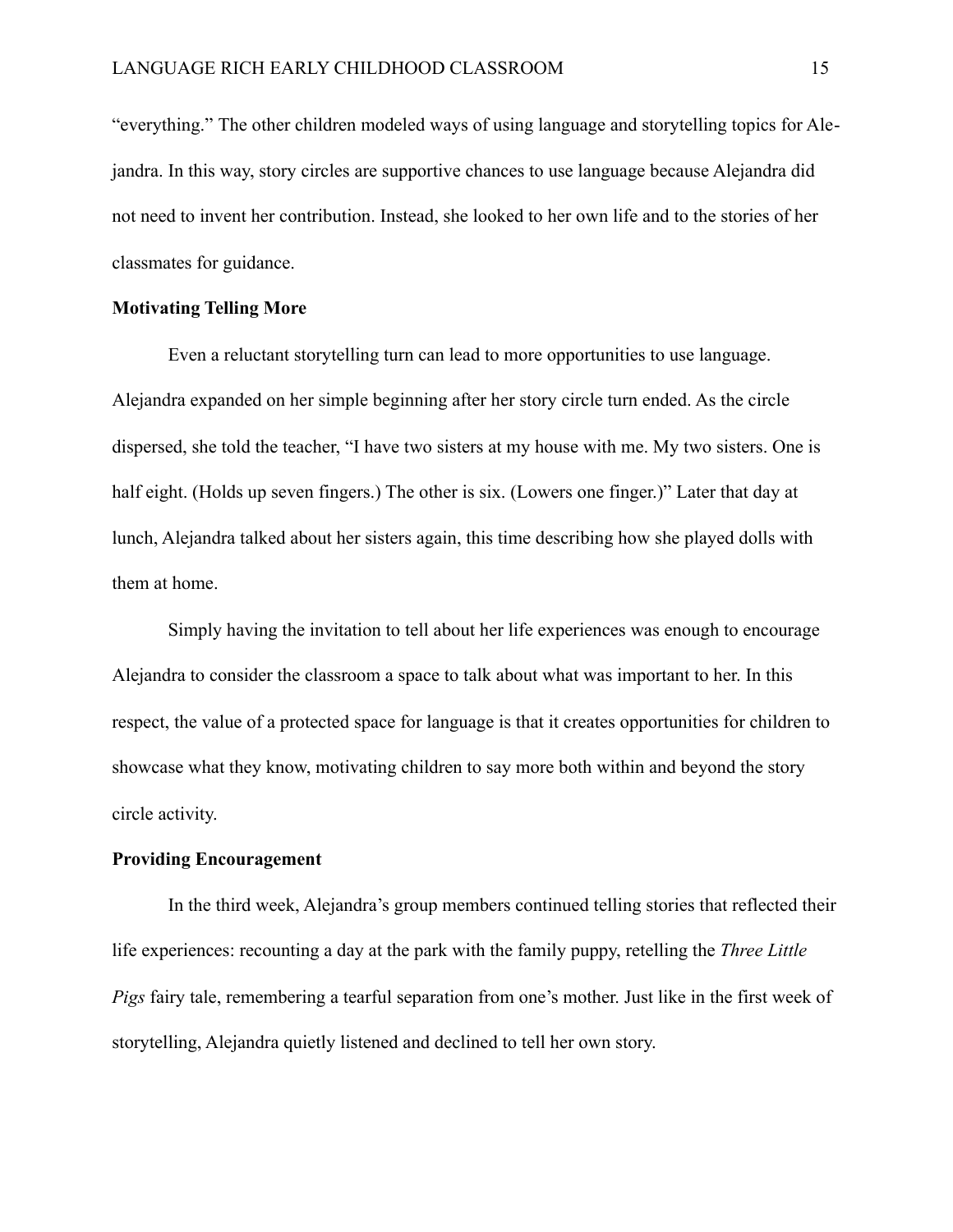In the fourth week, Alejandra initially again declined her turn. One of the other children in her group, Adriana, a four year old Latina, encouraged Alejandra. She referred to a doll that Alejandra was holding in her arms saying in a cooing voice, "Oh, come on. Tell the little baby a story."

 Alejandra acquiesced, saying: "One time, I go to my grandma's house. But I go sleep. Um, then I go, um, I see the TV. Um, con my grandma. And then, our dog go to sleep. And then, I go to my house. I'm all done." Alejandra again drew on the support of her group members. This time through a direct act of encouragement. As a result, she was able to tell a more expansive story, saying more than in her previous turn.

#### **Uncovering Shared and Unique Experiences**

Even simple beginnings like Alejandra's make a positive contribution to the classroom discussion. Tereza told the next story, responding to Alejandra's account of a visit to her grandmother's house to watch television. Tereza described her own visit to her grandmother, saying: "Um, I go to my grandmom, and to, in Ukraine. And in Ukraine, I was playing with my cat. And he was wery black, like a, like a dark spy. And, um, I got my own garden in Ukraine. And I got. There, I got a lot of berries. And strawberries, blueberries, everything. And even we got, a little bit of, onions. I am done." In this instance, Alejandra did not just draw on the support of her classmates to tell a story, but her own storytelling served as a source of inspiration for a group member's story as the two exchanged accounts about visiting with their grandmother.

 The exchange of stories in the story circle has a conversational quality as the young children discovered their shared and unique experiences. Children like Alejandra and Tereza demonstrated their capacity to listen, comprehend, make connections, and respond in kind. In doing so,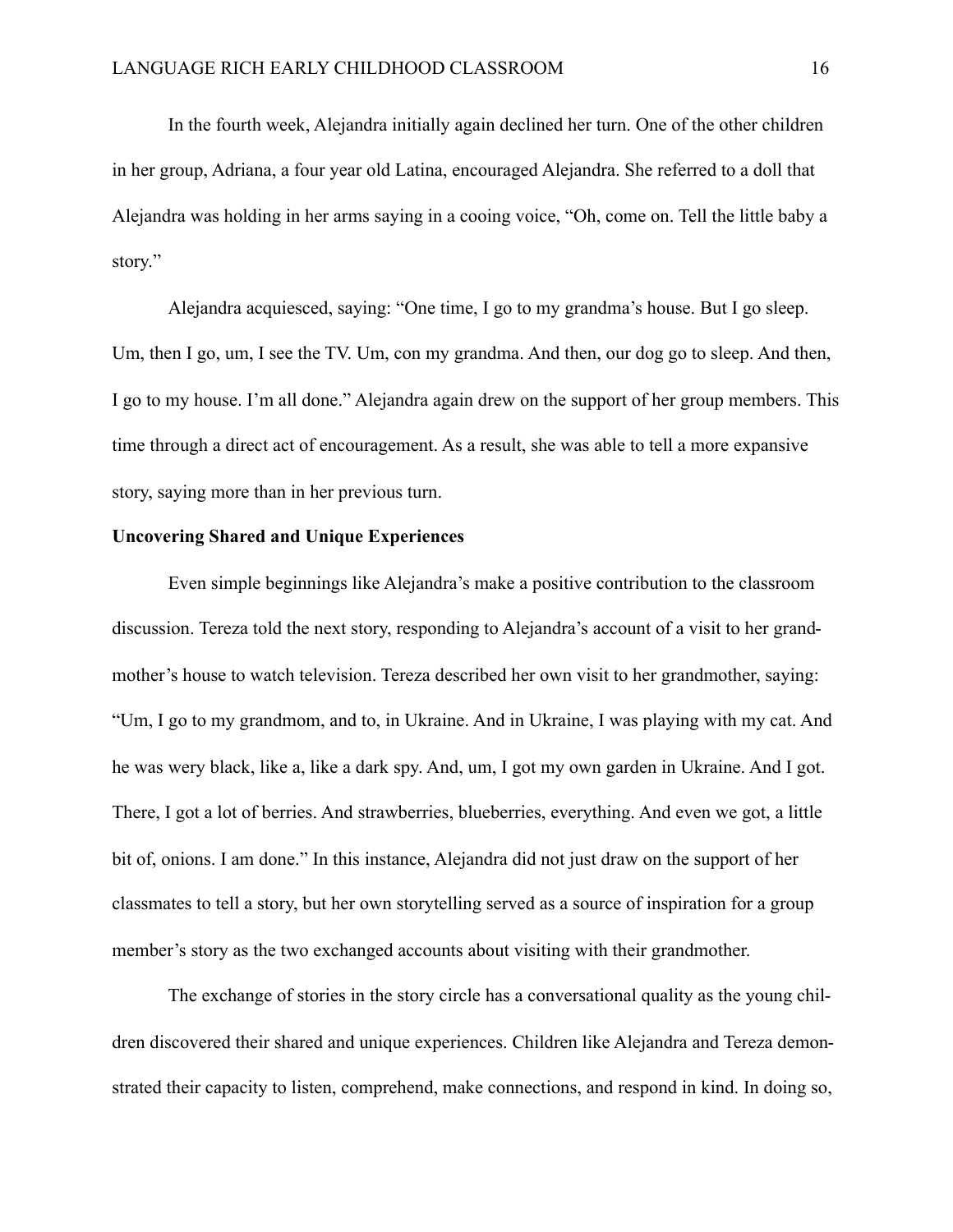they drew on each other's strengths, modeling language for each other, and building on the efforts of their group members.

## **Supporting Variations in Storytelling**

 Story circles support children positioning themselves in relation to the social world of the classroom, and in this case the multiple ethnic and linguistic identities present, by providing a protected space for children to practice using language to communicate experience, and in communicating experience, to navigate their place in the multicultural classroom.

 The conversational quality of story circles supported children telling stories in ways that reflect variation in ways of using language. For instance, just as Alejandra described watching television "con my grandma," children in this sample used code switching in their stories switching between their home language and English. English was the language most prevalently spoken in the classroom.

 For example, Martin, a four year old Latino child whose home language was Spanish, told a story which began, "Um, my dad bought me a fire engine and trains." In the ensuing story, Alex, a five year old whose home language was Ukrainian, told a story that began in Ukrainian and ended in English. He said: "я пішов магазині (I went to the store). And, and, and mommy have a choo choo train. And let me play this choo choo train. All day."

 Alex responded to and extended the ideas begun in Martin's story, picking up ideas about the purchasing of toys, trains as an item of interest, and even a parent as a central figure in making play with toys possible. He did so by using the language available to him, keeping the conversation in story going. Alex drew on the language norms of the classroom, connecting with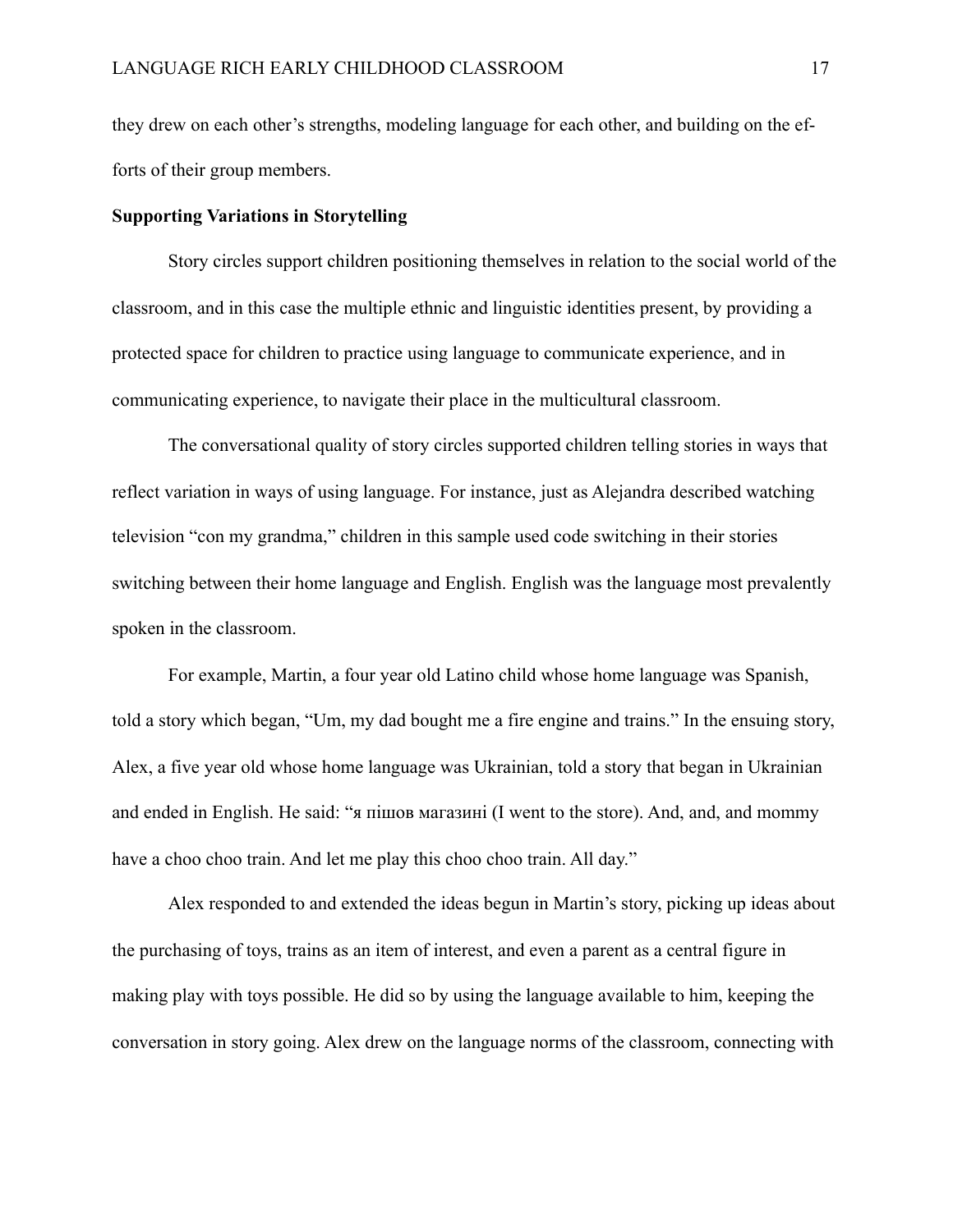Martin over shared interests, while aligning himself with the children in the classroom who spoke a mix of Ukrainian and English in play in the classroom.

 Using the story circle as a space to connect over ideas, the children were freed to use diverse forms of story such as a topic associating style, a documented form of storytelling amongst African American storytellers (Champion, 2002; Michaels, 1981; Hyon & Sulzby, 1994). For instance, Maricruz, a four year old Latina who spoke Spanish, told a story about when, "Me and my mommy were playing in the park."

 Diamond, a five year old African American girl who spoke English as her home language, responded to and developed Maricruz's theme the next week: "When I was a little girl, I liked to play with my mommy. Um, we go to the park. And we both go on the slide. I go on her lap. And I was one. We went to a little place. And it was like for big kids, but you can go with a little kid. If you have them with you, with a grownup. And um, and then I went to Chuck E. Cheese. And there was a cool game. And um, and then I went to go to Key Lime Cove. And then I went to a waterfall. The end."

 Just as in the storytelling of Alejandra, Tereza, Martin, and Alex, Diamond made a direct connection to the ideas raised by a circle-mate, telling a story that began with similar ideas of playing, "with my mommy," and being at the park. Diamond expanded on these initial ideas, elaborating on other places and types of play.

 Seminal research shows that teachers are not always prepared for and supportive of variation in ways of using language, especially ways of using language drawn from outside European American language traditions (Michaels, 1981; Cazden, 1988). However, the children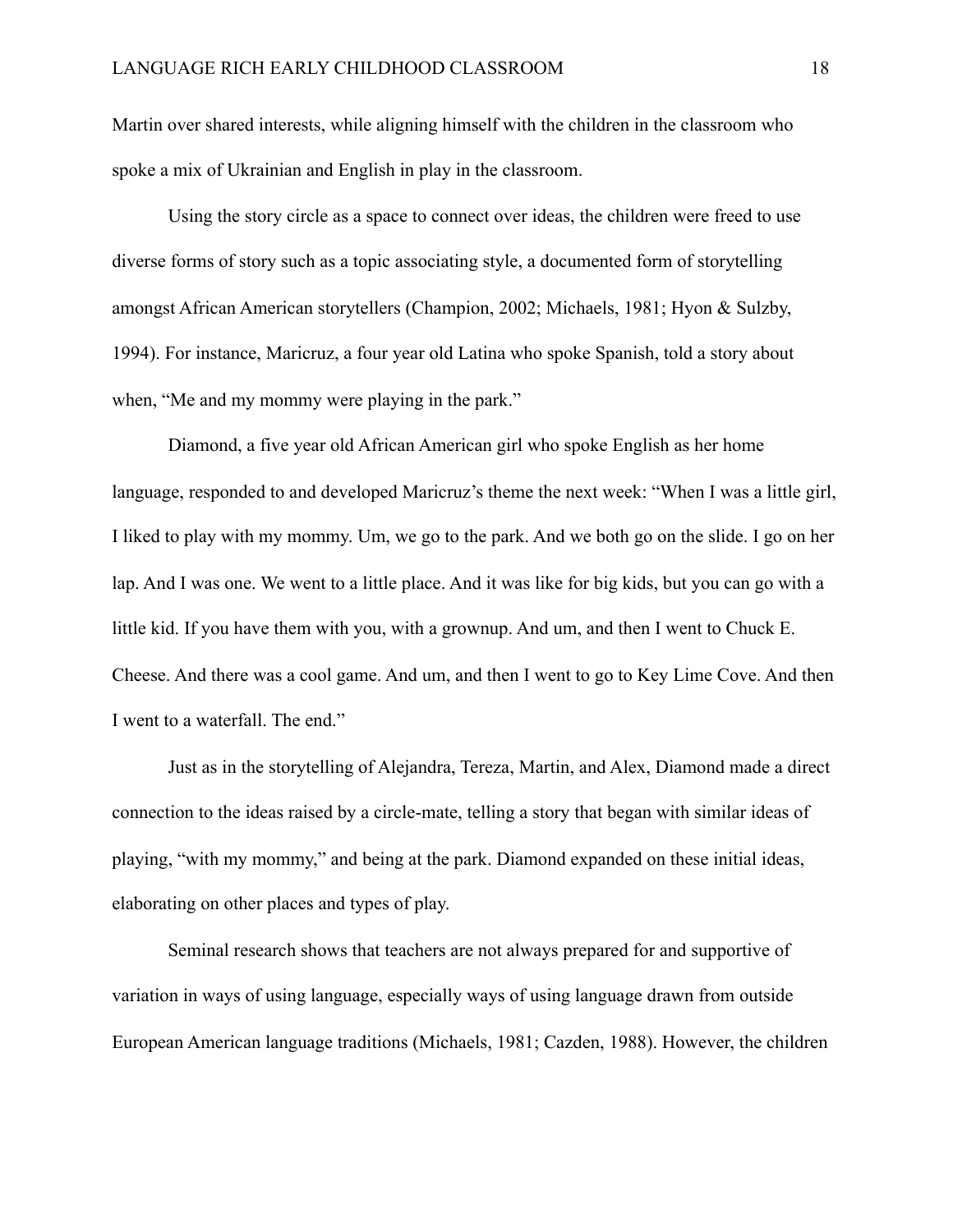readily exchange stories that drew on varied and distinct ways of using language, modeling diverse possibilities for storying experience.

## **Promoting Language in the Classroom**

 The first step to supporting children's literacy-focused language development is to engage children in extended uses of language. Talk about things beyond the immediate classroom environment. One easy way to do this is to tap into children's experiences in their lives outside of school, storying experience beyond the classroom walls.

 Remember, story circles are easy to use. Simply, strategically organize children into groups of four or five. Tell a brief example story in the very first story circle to model the activity. Help children take turns. Listen carefully to children's ideas and monitor their progress using language. Have children meet in their story circle groups once a week so that children can build an ongoing dialogue over time.

 Story circles bring the ideas, interests, and relationships that are important to students to the center of classroom life, allowing these ideas to animate learning in the classroom. Capture these interests by audio recording story circles, noting important and repeating themes in children's stories. Audio recorded stories also offer a quick and easy way to collect language samples from students and measure their progress over the course of the year.

 To extend children's language learning through storytelling you can build on children's initial oral stories through writing development activities. For instance, type children's stories, allowing children to draw illustrations and make small books. This offers children an opportunity to develop a sense of "what it means to be a writer" (Ray & Glover, 2008, p.3), connecting orally telling stories with producing written texts.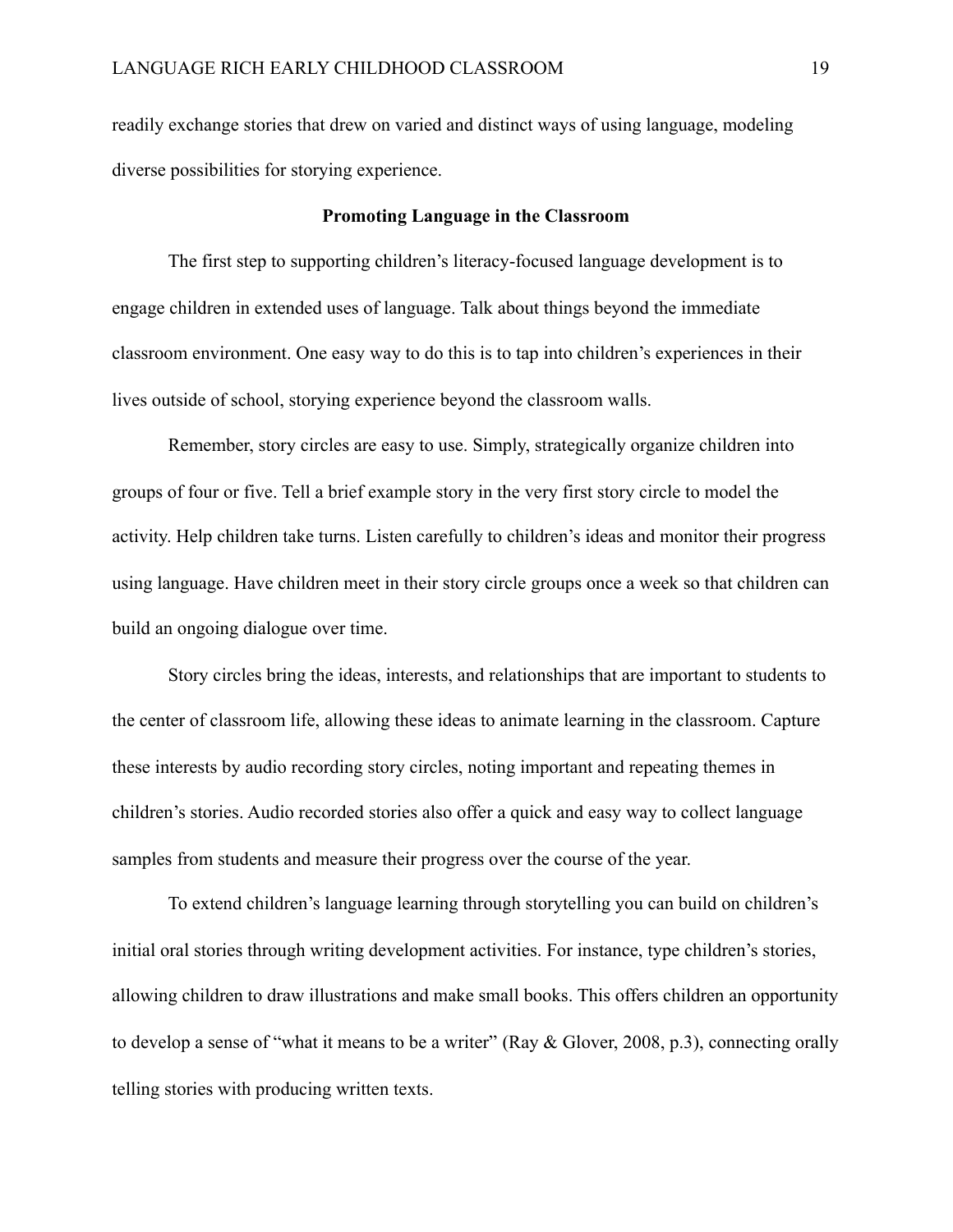Using children's thoughts, feelings, and ideas as a foundation for classroom learning allows teachers to support children in concentrated study of valued themes. Further develop children's ideas through classroom studies that draw on common and compelling story circle themes. For example, Alejandra's, Tereza's, and Diamond's stories offer rich potential for social studies lessons about neighborhoods, families, or even all-about-me activities.

 Stories like Tereza's description of her garden in the Ukraine can be used as inspiration for a science study on gardens. Such a study might include growing a classroom garden, reading informational and fictional stories about gardens, and participating in classroom cooking activities that include garden vegetables.

 Promoting language development in the early years may be easier than is often imagined: position young children as authorities with valuable knowledge, create a protected space for extended use of language, develop a culture of thoughtful listening, and maintain an appreciation for the value of diverse forms of language. Story circles create a strong foundation by engaging children in seemingly simple, but powerful uses of language.

#### [Take Action!]

- 1. Organize children into small groups of 4 or 5, considering children's strengths and areas in need of further support.
- 2. Incorporate story circles into your weekly routine, dedicating at least one day for small group storytelling.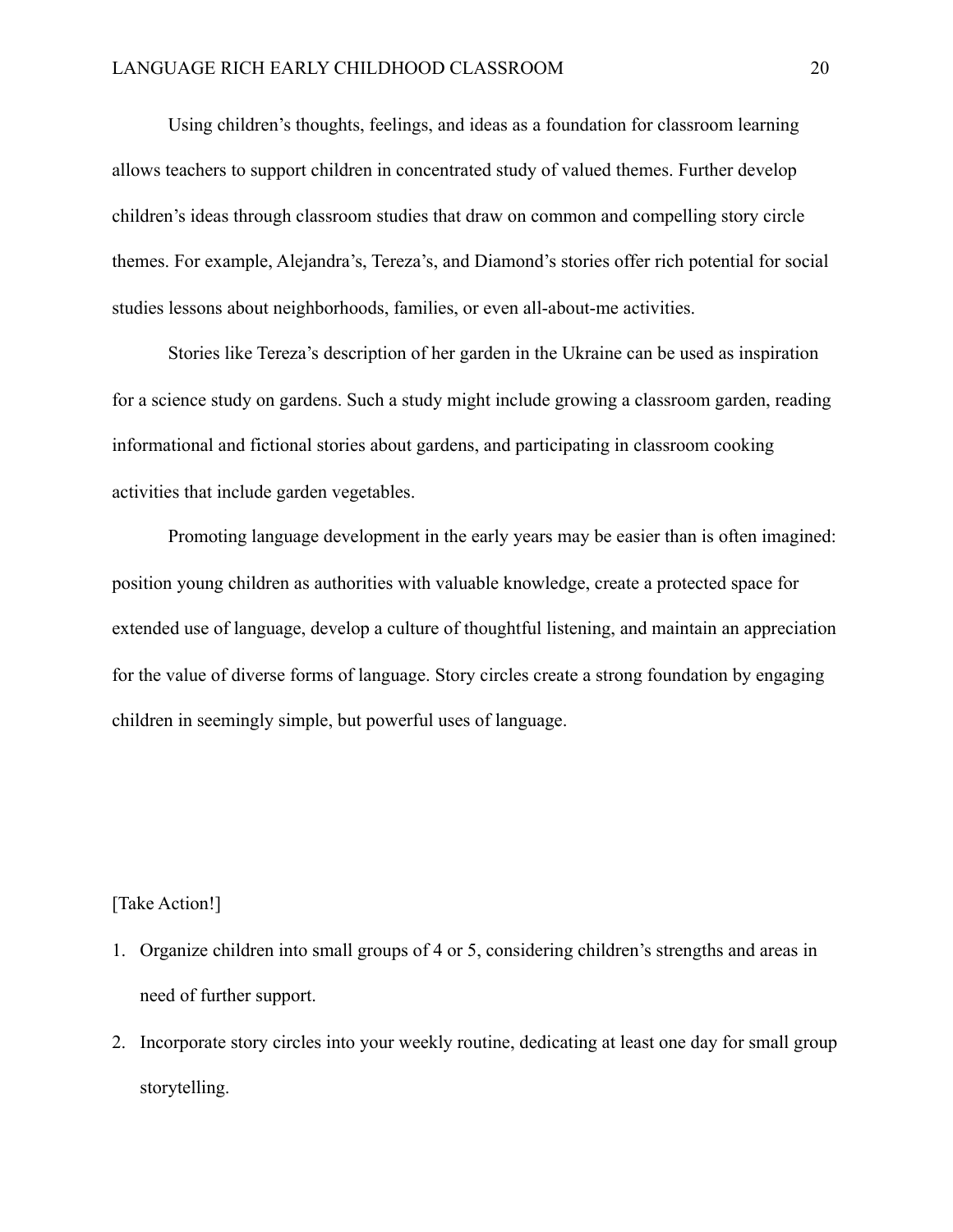- 3. Audio record and listen to children's stories, noting valued themes and prominent ways of using language.
- 4. Build on children's stories through either a writing activity or a thematic study based on their ideas and interests.
- 5. Reflect on the opportunities for children to use language in extended turns in the classroom. Be sure to engage each child in an extended conversation this week.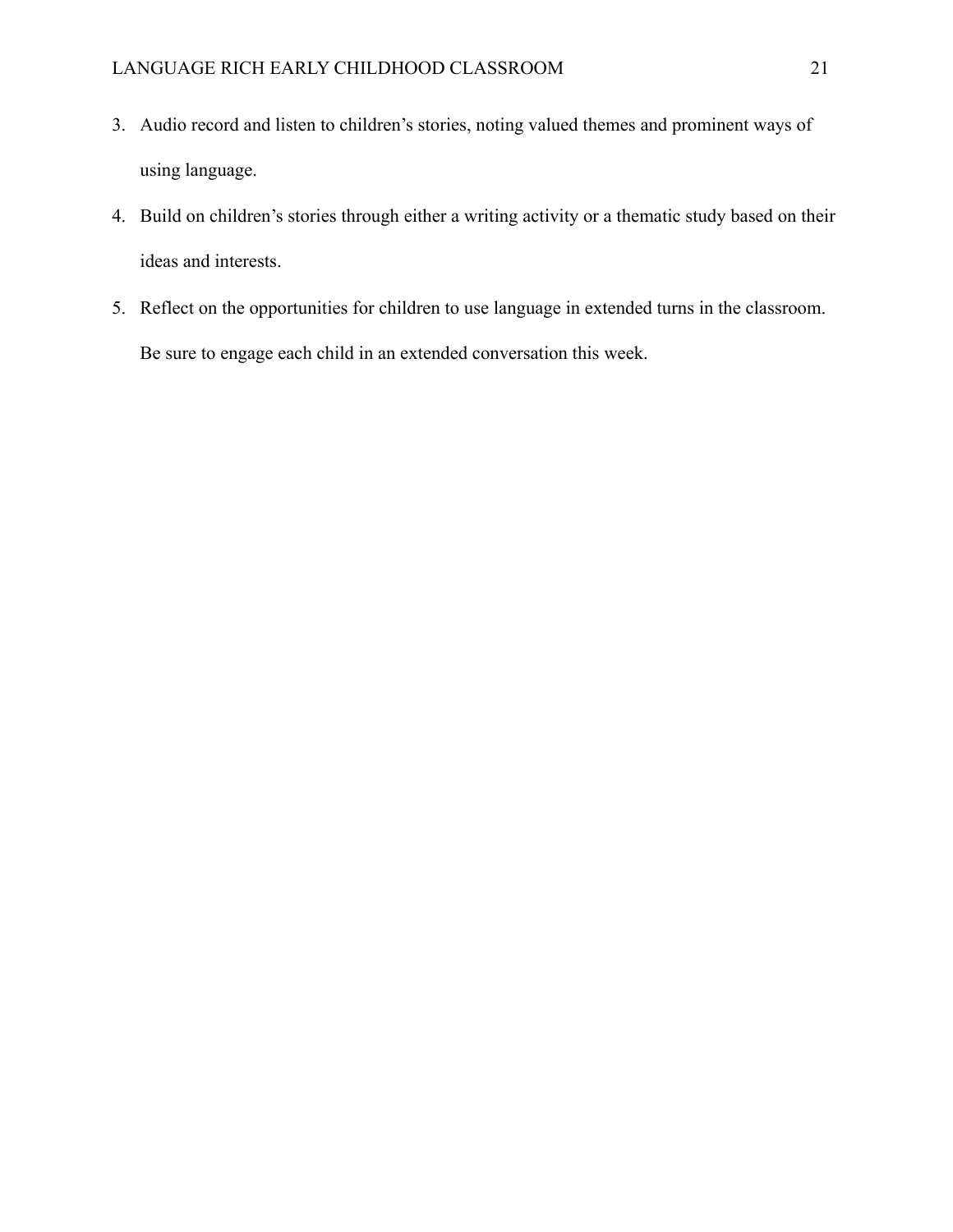#### **References**

- Bliss, L.S. & McCabe, A. (2008). Personal narratives: Cultural differences and clinical implications. *Topics in Language Disorders*, *28*, 162-177.
- Bruner, J. (1986). *Actual minds, possible worlds.* Cambridge: Harvard University Press.
- Cazden, C.B. (1988). *Classroom discourse: The language of teaching and learning*. Portsmouth, NH: Heinemann.
- Champion, T.B. (2002). *Understanding storytelling among African American children: A journey from Africa to America*: Psychology Press.
- Demir, O.E., & Rowe, M.L. (2015). Vocabulary, syntax, and narrative development in typically developing children and children with early unilateral brain injury: Early parental talk about the "there-and-then" matters. *Developmental Psychology, 51*(2), 161-175.
- Dickinson, D.K. (2011). Teachers' language practices and academic outcomes of preschool children. *Science*, *333*, 964-967. doi: 10.1126/science.1204526.
- Dickinson, D.K., & McCabe, A. (2001). Bringing it all together: The multiple origins, skills, and environmental supports of early literacy. *Learning Disabilities Research and Practice, 16*(4), 186-202.
- Dickinson, D.K., & Tabors, P.O. (2001). *Beginning literacy with language: Young children learning at home and school.* Baltimore: Paul H Brookes Publishing.
- Heath, S.B. (1983). *Ways with words: Language, life, and work in communities and classrooms.* Cambridge: University Press.
- Hoff-Ginsberg, E. (1991). Mother-child conversation in different social classes and communicative settings. *Child Development*, *62*(4), 782-796.
- Huttenlocher, J., Haight, W., Bryk, A., Seltzer, M., & Lyons, T. (1991). Early vocabulary growth: Relation to language input and gender. *Developmental Psychology, 27*(2), 236.
- Huttenlocher, J., Vasilyeva, M., Cymerman, E., & Levine, S. (2002). Language input and child syntax. *Cognitive Psychology, 45*(3), 337-374. doi: [http://dx.doi.org/10.1016/](http://dx.doi.org/10.1016/S0010-0285(02)00500-5) [S0010-0285\(02\)00500-5.](http://dx.doi.org/10.1016/S0010-0285(02)00500-5)
- Hyon, S., & Sulzby, E. (1994). African American kindergartners' spoken narratives: Topic associating and topic centered styles. *Linguistics and Education*, *6*(2), 121-152.
- Justice, L.M., Mashburn, A.J., Hamre, B.K., & Pianta, R.C. (2008). Quality of language and literacy instruction in preschool classrooms serving at-risk pupils. *Early Childhood Research Quarterly, 23*(1), 51-68. doi: <http://dx.doi.org/10.1016/j.ecresq.2007.09.004>.
- Justice, L.M., McGinty, A.S., Zucker, T., Cabell, S.Q., & Piasta, S.B. (2013). Bi-directional dynamics underlie the complexity of talk in teacher-child play-based conversations in classrooms serving at-risk pupils. *Early Childhood Research Quarterly, 28,* 496-508. doi: <http://dx.doi.org/10.1016/j.ecresq.2013.02.005>.
- Kress, G. (1994). *Learning to write*. London: Routledge.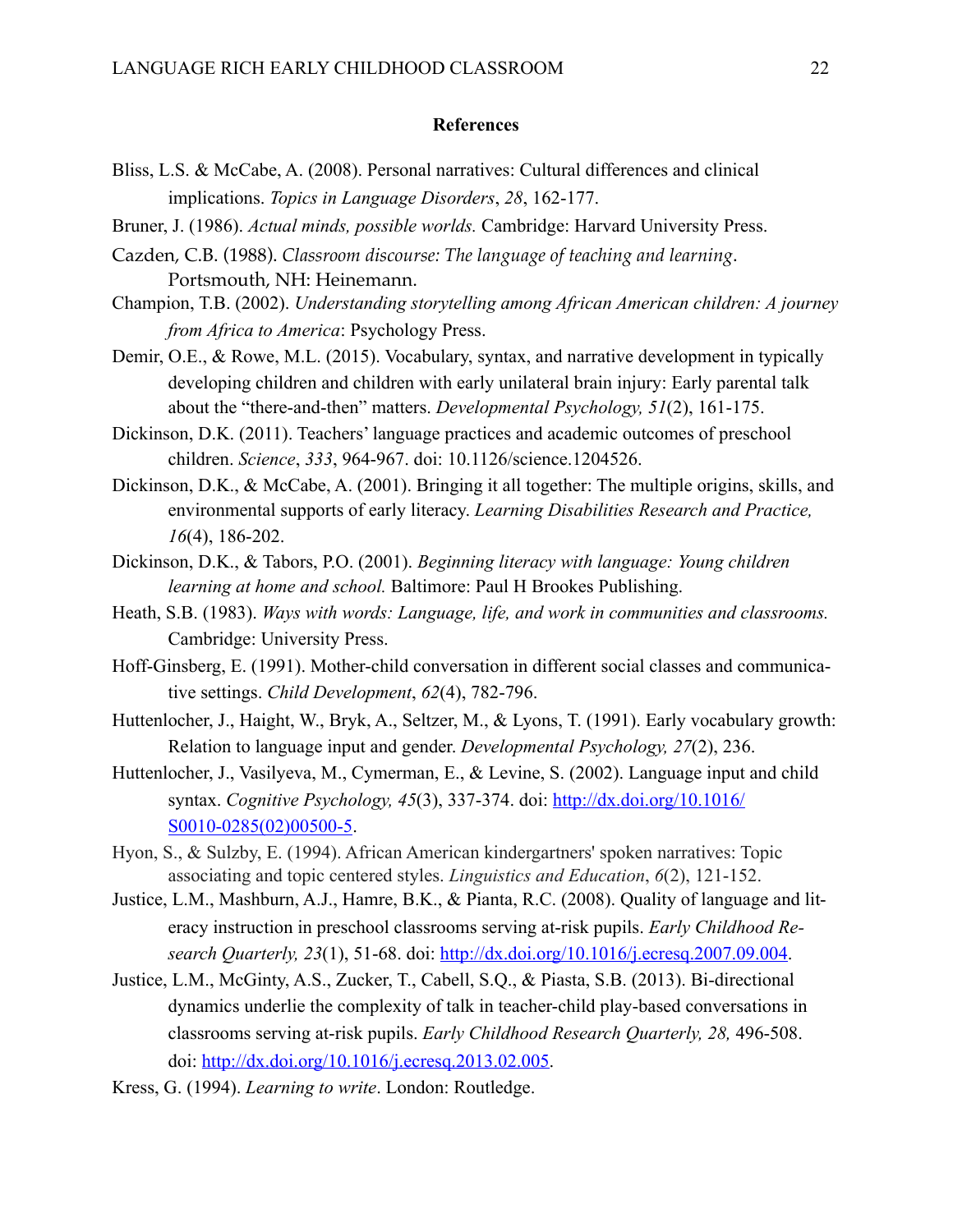- Labov, W. (1972). *Language in the inner city: Studies in the Black English vernacular.* Philadelphia: University of Pennsylvania Press.
- LoCasale-Crouch, J., Konold, T., Pianta, R., Howes, C., Burchinal, M., Bryant, D. (2007). Observed classroom quality profiles in state-funded pre-kindergarten programs and associations with teacher, program, and classroom characteristics. *Early Childhood Research Quarterly, 22*(1), 3-17. doi:<http://dx.doi.org/10.1016/j.ecresq.2006.05.001>
- Martin, J.R., & Rose, D. (2008). *Genre relations: Mapping culture*. London: Equinox.
- Michaels, S. (1981). "Sharing time": Children's narrative styles and differential access to literacy. *Language in Society, 10*(3), 423-442.
- Miller, P.J., Chen, E.C.H., & Olivarez, M. (2014). Narrative making and remaking in the early years: Prelude to the personal narrative. In B. Schiff (Ed.), *Rereading personal narrative and life course. New Directions for Child and Adolescent Development, 145*, 15-27.
- Minami, M. (2002). *Culture-specific language styles: The development of oral narrative and literacy*. New York: Multilingual Matters.
- Naigles, L.R., & Hoff-Ginsberg, E. (1998). Why are some verbs learned before other verbs? Effects of input frequency and structure on children's early verb use. *Journal of Child Language*, *25*, 95-120.
- National Early Literacy Panel. (2009). Developing early literacy: Report of the National Early Literacy Panel. Jessup, MD: National Institute for Literacy.
- Plum, G.A. (2004). Text and contextual conditioning in spoken English, volume one: Text. Sydney eScholarship Repository. Retrieved from <http://hdl.handle.net/2123/608>.
- Ray, K.W., & Glover, M. (2008). *Already ready: Nurturing writers in preschool and kindergarten*. Portsmouth, NH: Heinemann.
- Rothery, J., & Stenglin, M. (1997). Entertaining and instructing: Exploring experience through story. In F. Christie & J. R. Martin (Eds.), *Genre and institutions: Social processes in the workplace and school*. London: Cassell.
- Rowe, M. (2013). Decontextualized language input and preschoolers' vocabulary development. *Seminars in Speech and Language, 34*(4), 260-266.
- Smith, M., & Dickinson, D. (1994). Describing oral language opportunities and environments in head start and other preschool classrooms. *Early Childhood Research Quarterly, 9*(3), 345-366.
- Snow, C. (1991). The theoretical basis for relationships between language and literacy in development. *Journal of Research in Childhood Education, 6*(1), 5-10.
- Snow, C.E., & Beals, D.E. (2006). Mealtime talk that supports literacy development. *New Directions for Child and Adolescent Development, 111*, 51-66. doi: 10.1002/cad.154.
- Vellutino, F.R., Scanlon, D.M., Small, S.G., & Tanzman, M.S. (1991). The linguistic basis of reading ability: Converting written to oral language. *Text*, *11*, 99–133.
- Weizman, Z.O., & Snow, C.E. (2001). Lexical input as related to children's vocabulary